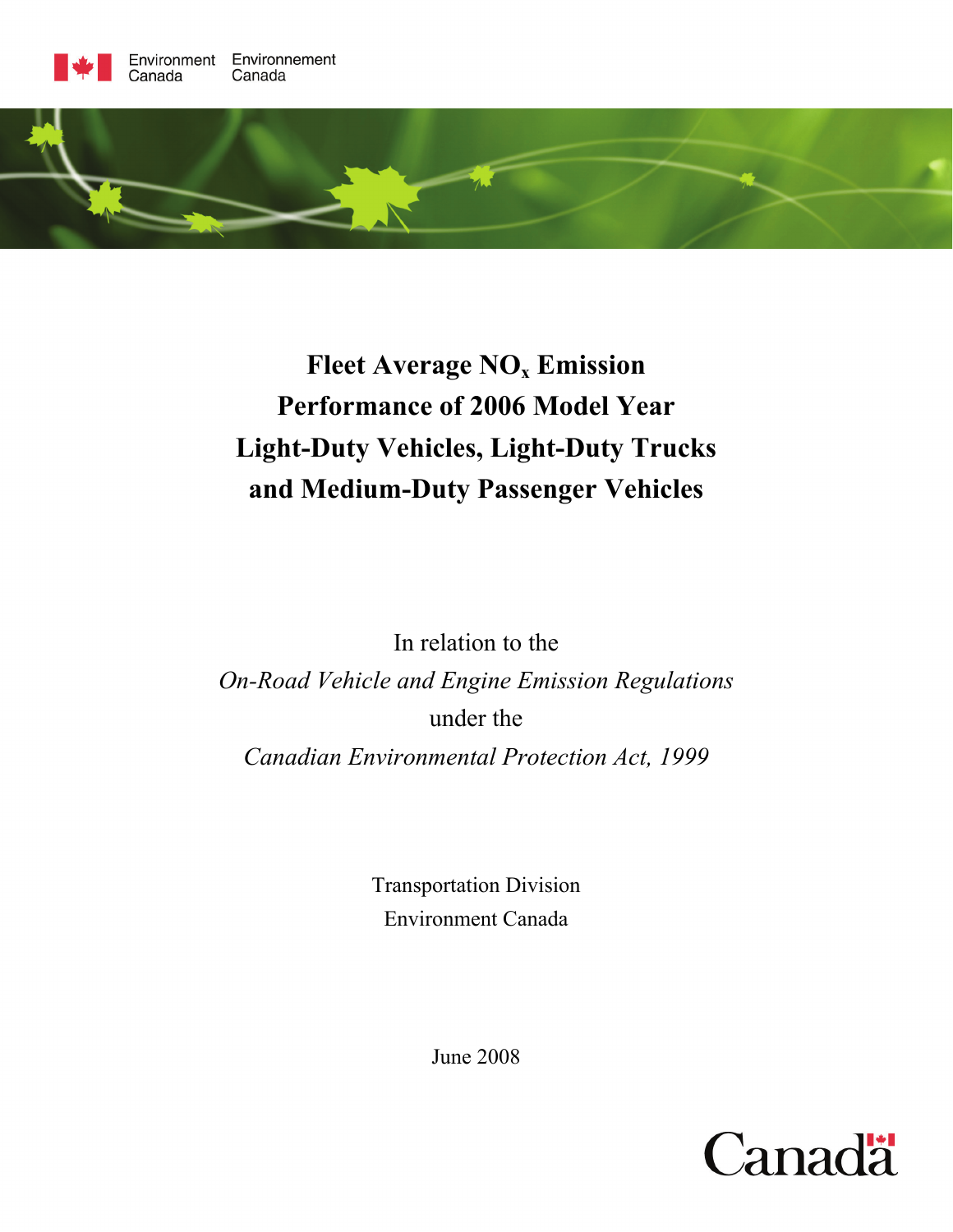# **Disclaimer**

This document provides a summary report only. It does not in any way supersede or modify the requirements of the *Canadian Environmental Protection Act, 1999* or the *On-Road Vehicle and Engine Emission Regulations,* made under that Act. In the event of an inconsistency between this document and the Act and/or the Regulations, the Act and the Regulations prevail.

Cat. No. En81-10/2006E-PDF ISBN 978-1-100-10040-1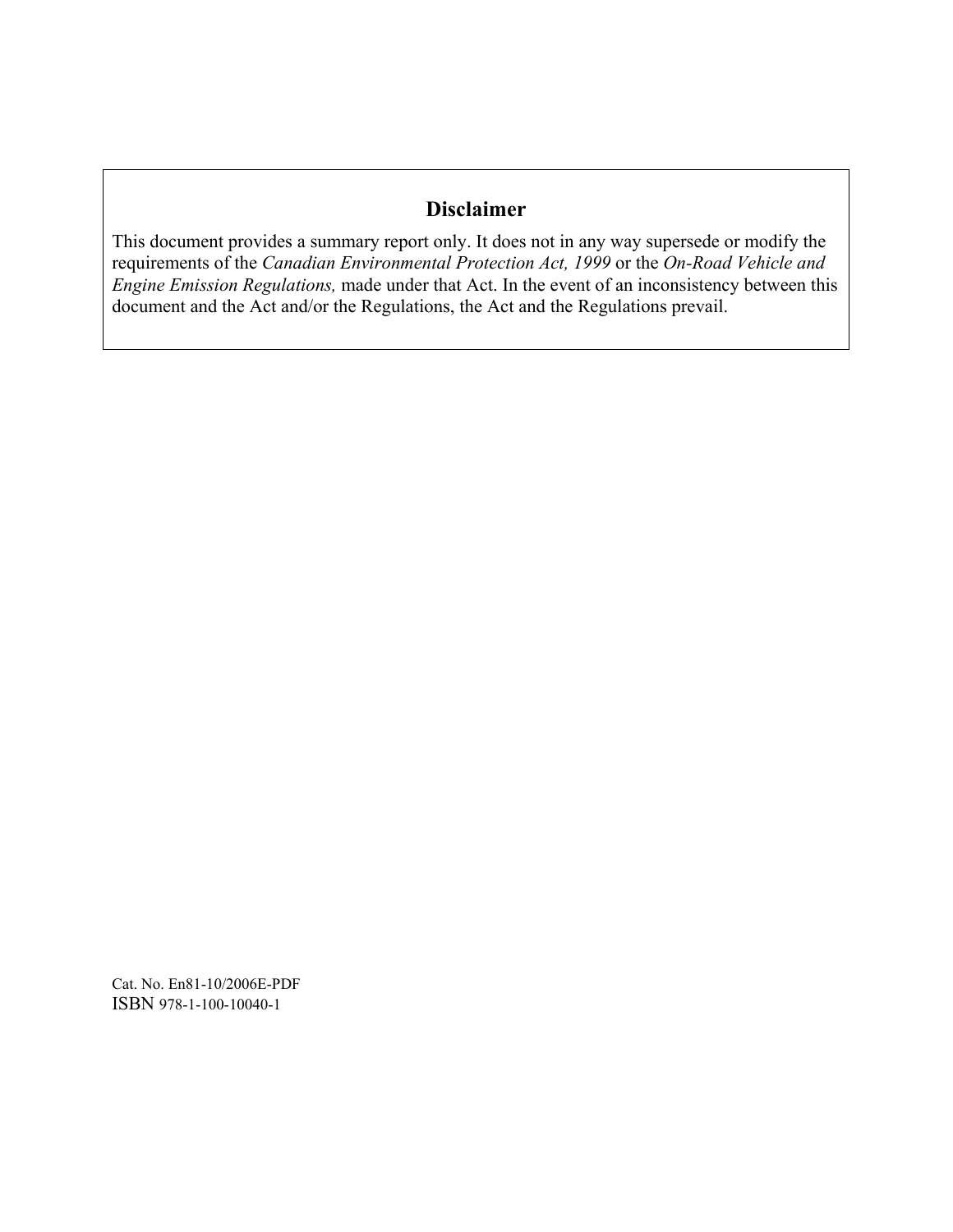# **Table of Contents**

|                                                                                                   |     | 2 Introduction                                                                                        |                |
|---------------------------------------------------------------------------------------------------|-----|-------------------------------------------------------------------------------------------------------|----------------|
|                                                                                                   |     |                                                                                                       |                |
|                                                                                                   | 3.1 | Exhaust Emission Bin 22                                                                               |                |
|                                                                                                   | 3.2 |                                                                                                       | $\overline{3}$ |
|                                                                                                   | 3.3 |                                                                                                       |                |
|                                                                                                   | 3.4 | Election for Vehicles Covered by a U.S. EPA Certificate _________________________4                    |                |
|                                                                                                   | 3.5 |                                                                                                       | 6              |
|                                                                                                   | 3.6 |                                                                                                       | 6              |
| 4 Summary of Company Fleet Average NO <sub>x</sub> Emission Performance for the 2006 Model Year 7 |     |                                                                                                       |                |
|                                                                                                   | 4.1 |                                                                                                       | 7              |
|                                                                                                   | 4.2 |                                                                                                       |                |
|                                                                                                   | 4.3 | Emission Credits/Deficits for the 2006 Model Year________________________________11                   |                |
|                                                                                                   | 4.4 | End of Model Year Balance of Emission Credits/Deficits _________________________12                    |                |
|                                                                                                   |     | 5 NO <sub>x</sub> Emission Performance of the Canadian Fleet for the 2006 Model Year ______________13 |                |
|                                                                                                   | 5.1 | Distribution of LDV, LLDT and HLDT/MDPV __________________________________13                          |                |
|                                                                                                   | 5.2 |                                                                                                       |                |
|                                                                                                   |     |                                                                                                       |                |
|                                                                                                   | 6.1 | Distribution of Bins 14                                                                               |                |
|                                                                                                   | 6.2 |                                                                                                       | 16             |
|                                                                                                   |     | 7 Conclusions                                                                                         | 16             |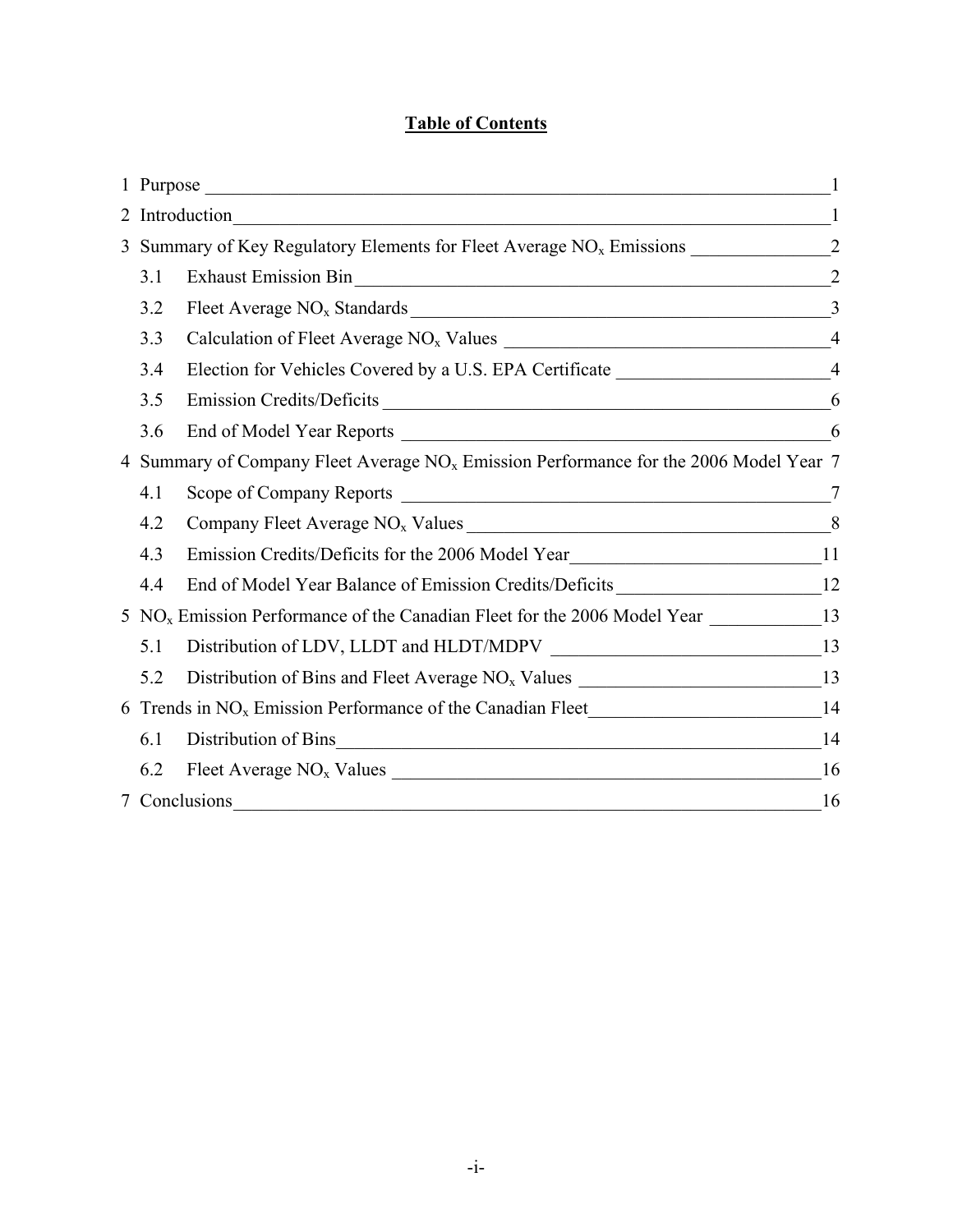# **List of Tables**

| Table 1: LDV, LLDT, HLDT and MDPV Full Useful Life Exhaust Emission Standards | 2              |
|-------------------------------------------------------------------------------|----------------|
| Table 2: Fleet Average $NOx$ Standards                                        | 3              |
| Table 3: Scope of Company Reports                                             | $\tau$         |
| Table 4: Summary of Company Average $NOx$ Values for the LDV/LLDT Fleet       | 8 <sup>8</sup> |
| Table 5: Summary of Company Average $NOx$ Values for the HLDT/MDPV Fleet      | $\overline{9}$ |
| Table 6: Emission Credits/Deficits for the 2006 Model Year                    | 11             |
| Table 7: End of Model Year Balance of Emission Credits/Deficits               | 12             |
| Table 8: Distribution of Canadian Fleet                                       | 13             |
| Table 9: Distribution of Vehicles by $NO_x$ Standard (Bin)                    | 13             |

# **List of Figures**

| Figure 1: Distribution of LDV/LLDT by $NO_x$ Standard (Bin)  | 14  |
|--------------------------------------------------------------|-----|
| Figure 2: Distribution of HLDT/MDPV by $NO_x$ Standard (Bin) | 15. |
| Figure 3: Fleet Average $NOx$ Values and Standards           | 16  |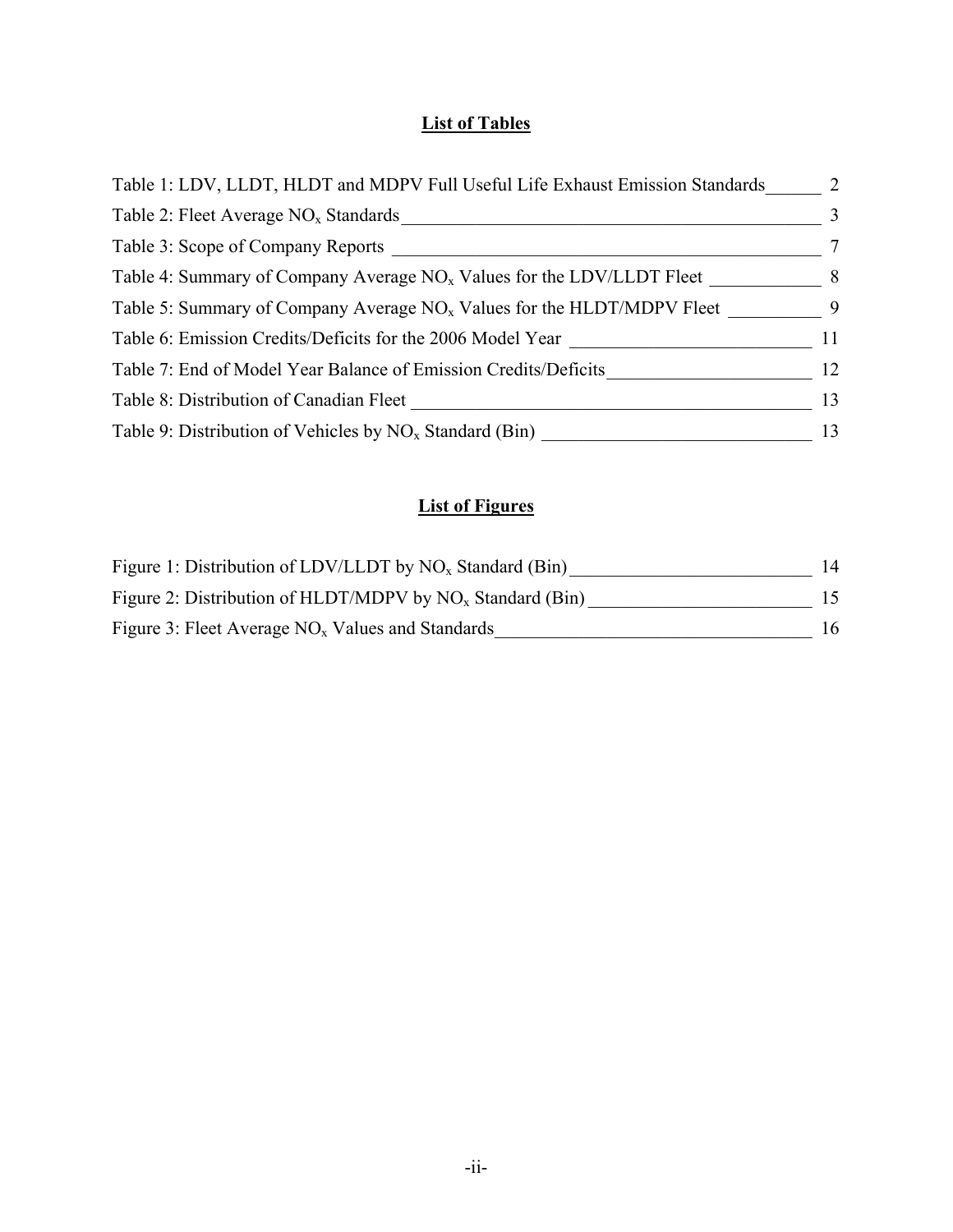# <span id="page-4-1"></span><span id="page-4-0"></span>**1 Purpose**

The purpose of this report is to:

- 1. summarize the regulatory requirements related to  $NO<sub>x</sub>$  fleet averaging for light-duty vehicles, light-duty trucks and medium-duty passenger vehicles under the *On-Road Vehicle and Engine Emission Regulations*;
- 2. summarize the fleet average  $NO<sub>x</sub>$  emission performance of individual companies and the overall Canadian fleet for the 2006 model year based on data submitted by companies in their end of model year reports; and,
- 3. evaluate the effectiveness of the Canadian fleet average  $NO<sub>x</sub>$  emission program in achieving the environmental performance objectives.

# <span id="page-4-2"></span>**2 Introduction**

On January 1, 2004, the *On-Road Vehicle and Engine Emission Regulations* (hereafter referred to as the "Regulations") came into effect under the *Canadian Environmental Protection Act, 1999* (CEPA 1999). These Regulations introduced more stringent national emission standards for on-road vehicles and engines. The Regulations align Canada's emission standards for light-duty vehicles, light-duty trucks, medium-duty passenger vehicles, heavy-duty vehicles, heavy-duty engines and motorcycles with those of the U.S. Environmental Protection Agency (EPA).

The Regulations require that new light-duty vehicles  $(LDV)$ , light light-duty trucks  $(LLDT)$ ,  $2$ heavy light-duty trucks (HLDT)<sup>[3](#page-4-5)</sup> and medium-duty passenger vehicles (MDPV),<sup>[4](#page-4-6)</sup> manufactured or imported for sale in Canada, conform to the emission standards associated with one of eleven available "bins" generally known as "Tier 2" bins (1 to 11). Each bin is defined by a specific set of maximum limits for exhaust emissions of oxides of nitrogen  $(NO_x)$ , non-methane organic gases (NMOG), carbon monoxide (CO), formaldehyde (HCHO) and particulate matter (PM), when measured in accordance with the applicable test procedures. A company's choice of bin to which individual vehicle models are certified in a given model year is limited by the obligation to comply with the fleet average  $NO<sub>x</sub>$  standards associated with that model year. The emission bins, fleet average  $NO<sub>x</sub>$  standards, timing of phase-ins and methods of calculating fleet average  $NO<sub>x</sub>$  values are aligned with the U.S. Tier 2 emission program. There are differences, however, in the structure of the  $NO<sub>x</sub>$  averaging program in Canada, which is designed to recognize vehicles that are sold concurrently in Canada and the U.S. The regulatory requirements are structured to deliver fleet average emissions comparable to those of the U.S., while minimizing the regulatory burden on companies and enabling the marketing of vehicles in Canada independently from the U.S.

1

<span id="page-4-3"></span><sup>&</sup>lt;sup>1</sup> Light-duty vehicles generally consist of passenger cars.

<span id="page-4-4"></span> $2$  Light light-duty trucks generally consist of vans, sport utility vehicles and pick-up trucks having a gross vehicle weight rating (GVWR) of 2 722 kg (6 000 pounds) or less.

<span id="page-4-5"></span><sup>&</sup>lt;sup>3</sup> Heavy light-duty trucks generally comprise vans, sport utility vehicles and pick-up trucks having a GVWR of more than 2 722 kg (6 000 pounds) and up to 3 856 kg (8 500 pounds).

<span id="page-4-6"></span><sup>&</sup>lt;sup>4</sup> Medium-duty passenger vehicles generally consist of heavier passenger-type vehicles, such as vans and sport utility vehicles having a GVWR greater than 3 856 kg (8 500 pounds) and less than 4 536 kg (10 000 pounds).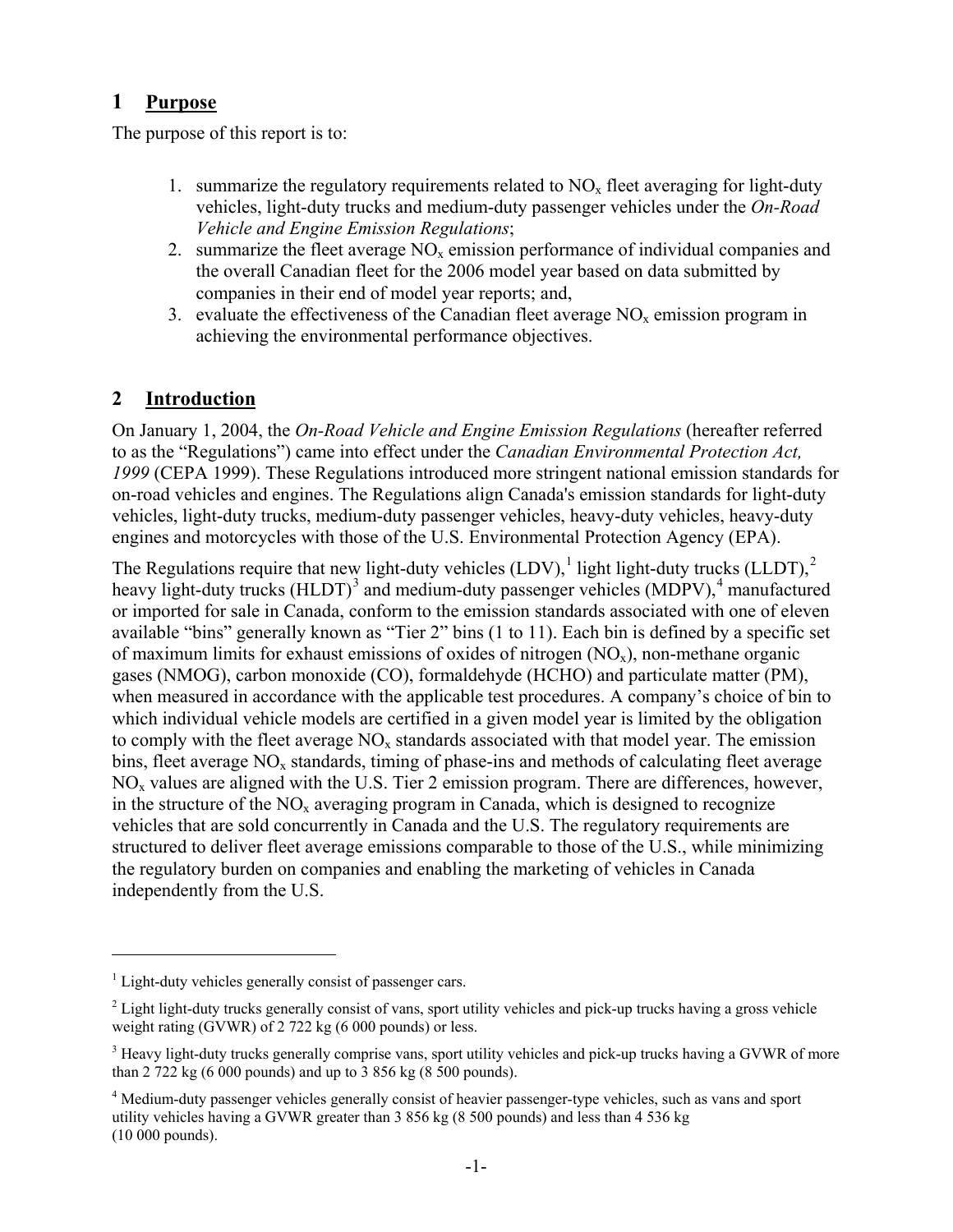<span id="page-5-0"></span>The Regulations require that companies submit a report to the Minister of the Environment at the end of each model year containing specific information on the company's fleets and fleet average NO<sub>x</sub> emission performance for the model year.

# <span id="page-5-1"></span>**3 Summary of Key Regulatory Elements for Fleet Average NO<sub>x</sub> Emissions**

## <span id="page-5-2"></span>3.1 Exhaust Emission Bin

The Regulations include, amongst other requirements, technical standards establishing maximum limits on vehicle exhaust emissions. These technical standards correspond to those of the U.S. EPA through incorporation by reference to the U.S. Code of Federal Regulations (CFR), to ensure that the specified standards are identical in both countries.

Vehicles are required to comply with emission standards specified for a defined "full useful life." A full useful life is specified in years and as accumulated mileage, whichever comes first, and varies depending on the class or subclass of a vehicle. The full useful life for light-duty vehicles (LDV) and light light-duty trucks (LLDT) is 10 years or 192 000 km (120 000 miles). The full useful life for heavy light-duty trucks (HLDT) and medium-duty passenger vehicles (MDPV) is established at 11 years or 192 000 km (120 000 miles).

<span id="page-5-3"></span>Companies certify every vehicle to one of eleven bins, each of which contains standards for oxides of nitrogen  $(NO_x)$ , non-methane organic gases  $(NMOG)$ , carbon monoxide  $(CO)$ , formaldehyde and particulate matter (PM), as presented in Table 1.

| <b>Bin</b><br><b>Number</b> | NO <sub>x</sub> | <b>NMOG</b> | $\bf{CO}$ | Formaldehyde PM |      |
|-----------------------------|-----------------|-------------|-----------|-----------------|------|
| 11                          | 0.9             | 0.28        | 7.3       | 0.032           | 0.12 |
| 10                          | 0.6             | 0.156/0.230 | 4.2/6.4   | 0.018/0.027     | 0.08 |
| 9                           | 0.3             | 0.090/0.180 | 4.2       | 0.018           | 0.06 |
| 8                           | 0.20            | 0.125/0.156 | 4.2       | 0.018           | 0.02 |
| 7                           | 0.15            | 0.09        | 4.2       | 0.018           | 0.02 |
| 6                           | 0.10            | 0.09        | 4.2       | 0.018           | 0.01 |
| 5                           | 0.07            | 0.09        | 4.2       | 0.018           | 0.01 |
| $\overline{\mathbf{4}}$     | 0.04            | 0.07        | 2.1       | 0.011           | 0.01 |
| 3                           | 0.03            | 0.055       | 2.1       | 0.011           | 0.01 |
| $\mathbf{2}$                | 0.02            | 0.01        | 2.1       | 0.004           | 0.01 |
| 1                           | 0.00            | 0.00        | 0.0       | 0.000           | 0.00 |
|                             |                 |             |           |                 |      |

**Table 1: LDV, LLDT, HLDT and MDPV Full Useful Life Exhaust Emission Standards (grams/mile)** 

*Note: The equivalent limits in units of grams/km are obtained by multiplying the grams/mile value by 0.621.* 

Bins 9 and 10 are only available for the 2004 to 2006 model years for light-duty vehicles and light light-duty trucks, and up to and including the 2008 model year for heavy light-duty trucks and medium-duty passenger vehicles. Bins 8 through 10 contain additional temporary, less stringent standards for certain pollutants and for certain vehicles. Bin 11 is only for medium-duty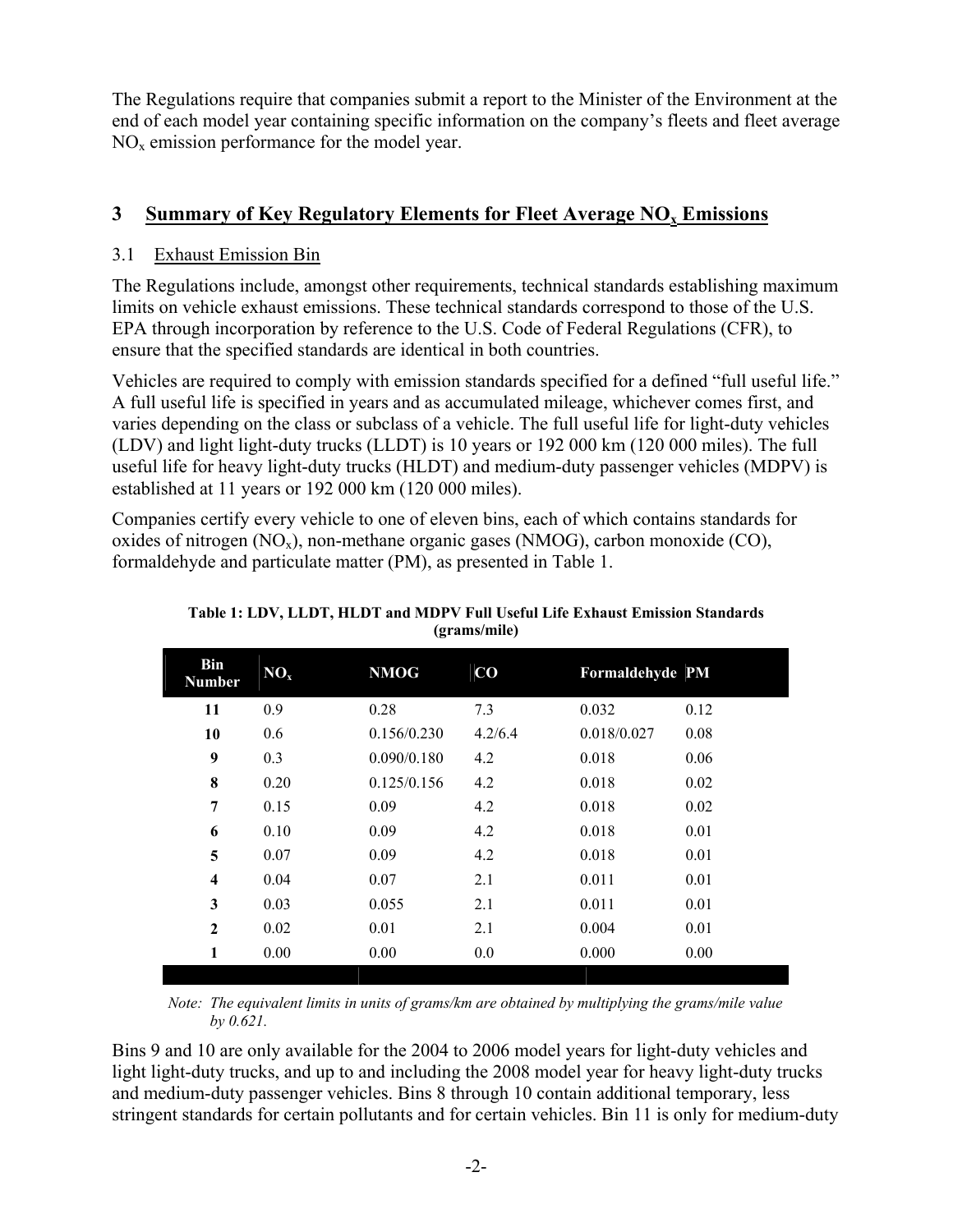<span id="page-6-0"></span>passenger vehicles and is available up to and including the 2008 model year. Beginning in the 2009 model year, applicable standards are limited to bins 1 to 8 for all light-duty vehicles, lightduty trucks and medium-duty passenger vehicles.

## <span id="page-6-1"></span>3.2 Fleet Average  $NO<sub>x</sub>$  Standards

1

The Regulations establish fleet average  $NO<sub>x</sub>$  standards for the 2004 and later model years. Each new light-duty vehicle, light-duty truck and medium-duty passenger vehicle is required to be certified to one of the bins presented in Table 1, for which there are specific emission standards for  $NO<sub>x</sub>$  and other pollutants. Based on the number of vehicles in each bin, a company calculates a fleet average  $NO<sub>x</sub>$  value for each model year.

<span id="page-6-2"></span>Table 2 presents the fleet average  $NO_x$  standards for a company's fleet<sup>[5](#page-6-3)</sup> of light-duty vehicles and light light-duty trucks and its fleet of heavy light-duty trucks and medium-duty passenger vehicles.

| <b>Model Year</b> | <b>LDV/LLDT</b> | <b>HLDT/MDPV</b> |
|-------------------|-----------------|------------------|
| 2004              | 0.25            | 0.53             |
| 2005              | 0.19            | 0.43             |
| 2006              | 0.13            | 0.33             |
| 2007              | 0.07            | 0.20             |
| 2008              | 0.07            | 0.14             |
| 2009              |                 | 0.07             |
|                   |                 |                  |

#### Table 2: Fleet Average NO<sub>x</sub> Standards **(grams/mile)**

*Note: A company's combined fleet of LDV, LLDT, HLDT and MDPV of the 2009 and later model years will be subject to a single fleet average NOx standard of 0.07 grams/mile.*

The Canadian fleet average  $NO<sub>x</sub>$  standards for the phase-in period represent an approach that is equivalent to the corresponding U.S. Tier 2 program. For example, in the 2004 model year, the U.S. rules require that a minimum of 25% of a company's fleet of light-duty vehicles and light light-duty trucks meet a fleet average  $NO<sub>x</sub>$  standard of 0.07 grams/mile, and the remaining 75% is subject to a fleet average  $NO<sub>x</sub>$  standard of 0.3 grams/mile. The corresponding Canadian fleet average  $NO<sub>x</sub>$  standard of 0.25 grams/mile applies to a company's entire fleet of light-duty vehicles and light light-duty trucks of the 2004 model year (i.e. effectively represents the weighted average of the U.S. phase-in).

As of 2009, when the fleet average  $NO<sub>x</sub>$  standards are fully phased in, a company's combined fleet of light-duty vehicles, light-duty trucks and medium-duty passenger vehicles will be subject

<span id="page-6-3"></span><sup>&</sup>lt;sup>5</sup> "Fleet" refers only to vehicles of a specific model year that a company manufactures in Canada, or imports into Canada, for the purpose of sale to the first retail purchaser.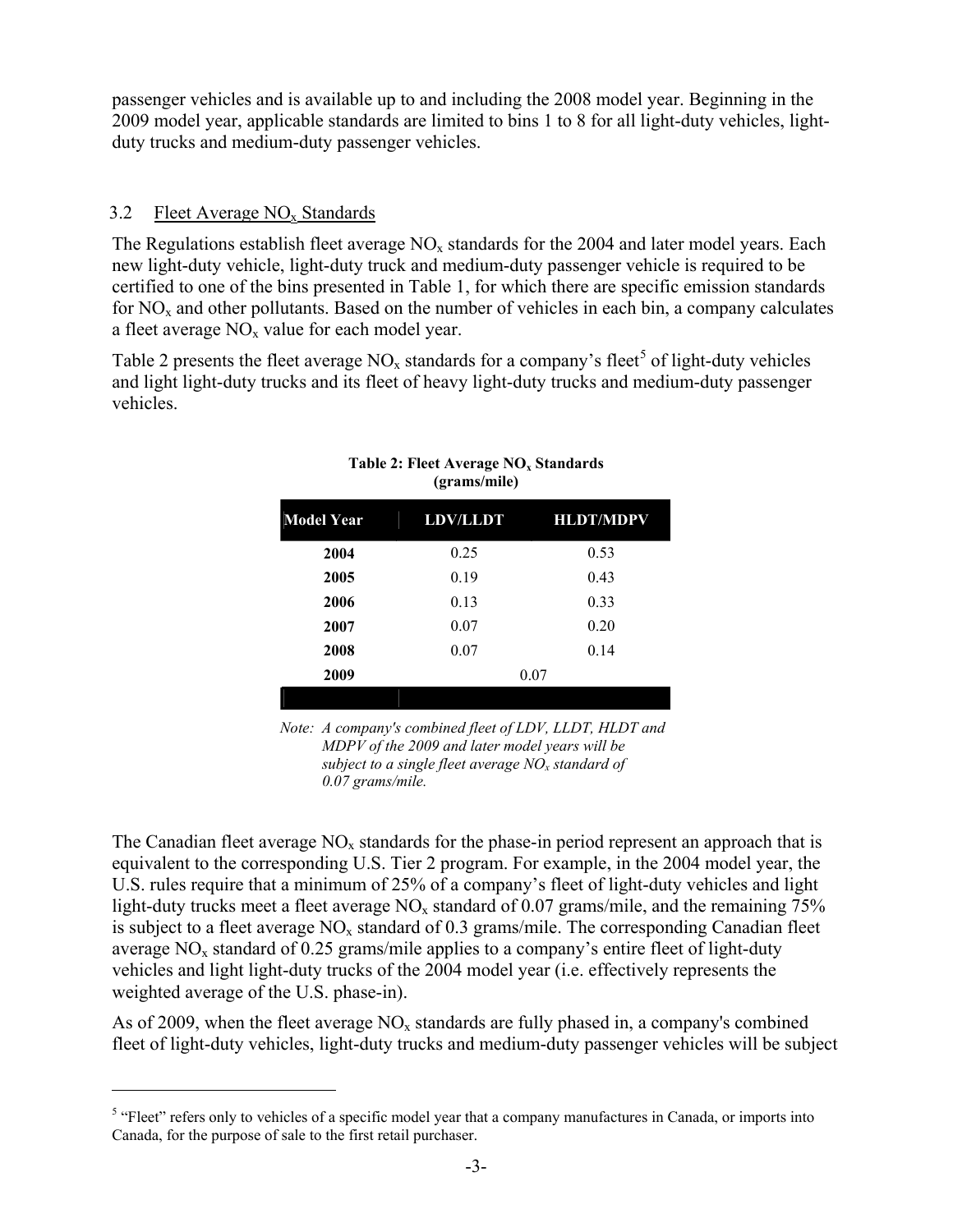<span id="page-7-0"></span>to a single fleet average  $NO_x$  standard of 0.07 grams/mile, corresponding to the  $NO_x$  standard in bin 5.

The fleet average  $NO_x$  standards also serve as the reference point for  $NO_x$  emission credits and deficits. The Regulations provide flexibility for a company to exclude its group of EPA-certified vehicles that are sold in both Canada and the U.S. from mandatory compliance with the Canadian fleet average  $NO<sub>x</sub>$  standards. Available elections and credits/deficits are discussed in more detail in sections [3.4](#page-7-2) and [3.5](#page-9-1) of this document.

## <span id="page-7-1"></span>3.3 Calculation of Fleet Average  $NO<sub>x</sub>$  Values

The fleet average NO<sub>x</sub> value is calculated in accordance with the following equation:**Error! Objects cannot be created from editing field codes.**

$$
\frac{\sum A \times B}{C} \tag{1}
$$

Where:

*A* represents the  $NO<sub>x</sub>$  standard for each full useful life emission bin;

*B* represents the number of vehicles in the fleet that conform to that  $NO<sub>x</sub>$  standard; and

 *C* represents the total number of vehicles in the fleet.

Fleet average  $NO<sub>x</sub>$  values must be rounded to the same number of significant figures that are contained in the total number of vehicles in the fleet in the denominator of equation [1], but to at least three decimal places.

Since fleet average  $NO<sub>x</sub>$  standards are different for the various regulated classes of vehicles for the 2004–2008 model years, for these years, a company must calculate separate fleet average  $NO<sub>x</sub>$  values for:

- its fleet of light-duty vehicles and light light-duty trucks; and
- its fleet of heavy light-duty trucks and medium-duty passenger vehicles.

Starting with the 2009 model year, a company is required to calculate only a single fleet average  $NO<sub>x</sub>$  value for its combined fleet of light-duty vehicles, light-duty trucks and medium-duty passenger vehicles.

## <span id="page-7-2"></span>3.4 Election for Vehicles Covered by a U.S. EPA Certificate

The objective of the fleet averaging provisions is to create a regulatory framework that achieves a Canadian vehicle fleet emission performance comparable to that of the U.S. The vast majority of vehicles sold in Canada are vehicles designed for and marketed in the U.S. as well. In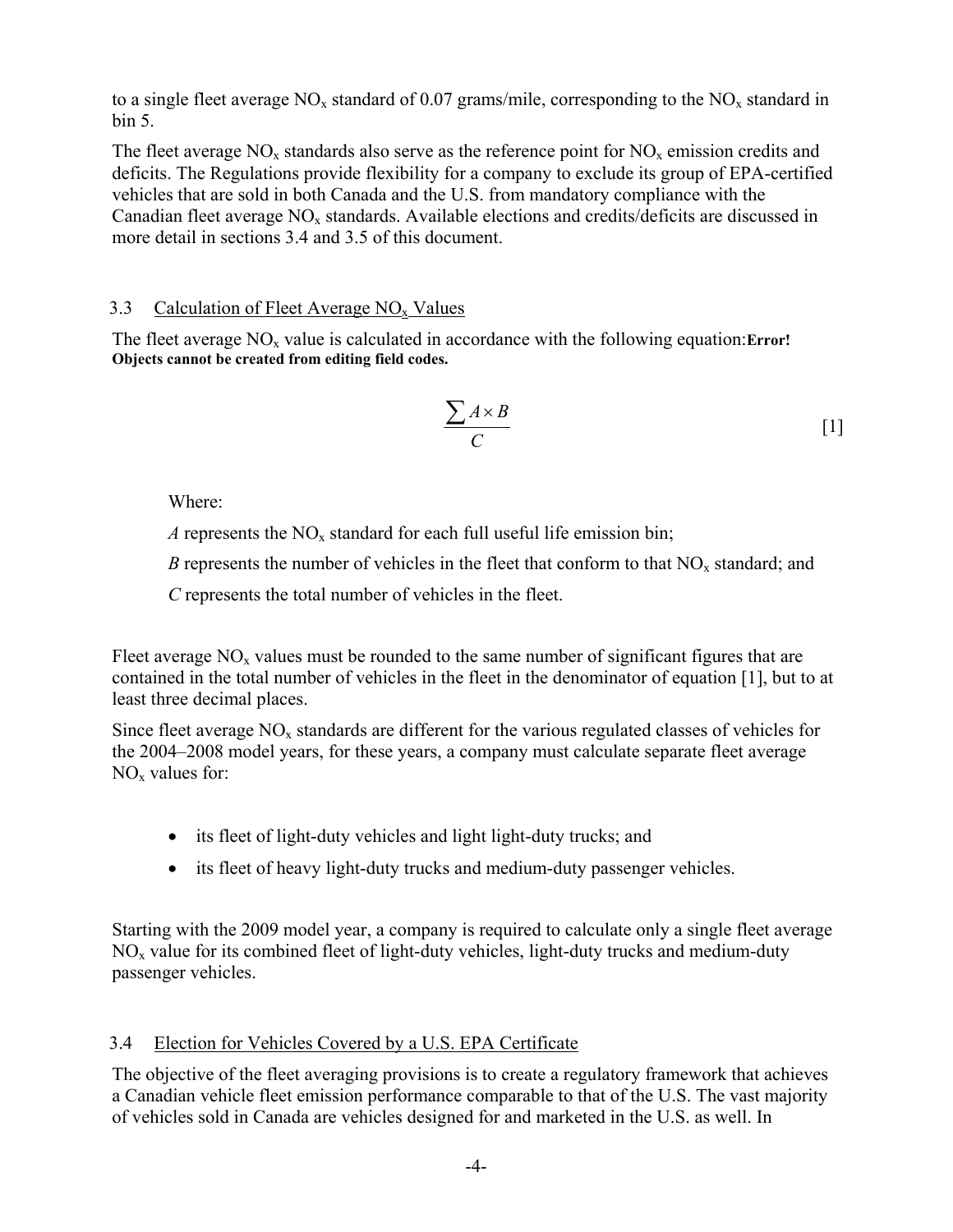developing the fleet averaging provisions, Environment Canada believes that a U.S. fleet designed to meet the U.S. fleet average standard (i.e. 0.07 grams/mile in 2009) will, when sold concurrently in Canada, yield a similar but not necessarily identical result in Canada. An analysis conducted by Environment Canada<sup>[6](#page-8-0)</sup> indicated that, even under extreme scenarios, the variations between Canadian and U.S. fleet averages are expected to be small. Nonetheless, given the large numbers of on-road vehicles in Canada and because vehicles are important contributors to air pollution, Environment Canada believes that an appropriate regulatory framework is necessary to remove the opportunity for individual companies to systematically sell a significant number of higher emitting vehicles in Canada than would be allowed in the U.S. This was judged to be important to provide assurance that the long-term environmental performance of the Canadian fleet will be comparable to that of the U.S. Environment Canada recognized, however, that the Canadian market is not identical to the U.S. Therefore, the Regulations allow a company to elect to exclude the group of vehicles that are sold concurrently in Canada and in the U.S. from the mandatory fleet average standard. A company that chooses to make the election in a model year is subject to the following restrictions:

- 1. The company cannot include vehicles in the group subject to the election if the total number of vehicles sold in Canada exceeds the total number of vehicles sold in the U.S. under the same certificate of conformity in that model year. This restriction does not apply to vehicles that conform to a full useful life emission bin having a  $NO<sub>x</sub>$ standard equal to or less than the applicable fleet average  $NO<sub>x</sub>$  standard for that model year (i.e. achieve better than average emissions).
- 2. The company must include all eligible vehicles in that group. Thus, a company could not choose to exempt only a portion of its eligible vehicles while allowing others to remain in the portion of their fleet subject to the averaging requirements.
- 3. The company cannot generate any emission credits or transfer any emission credits to another company in the model year that it chooses to exclude vehicles subject to the election if the average  $NO<sub>x</sub>$  value for the group of vehicles subject to the election exceeds the applicable fleet average  $NO<sub>x</sub>$  standard.
- 4. The company forfeits any emission credits it may have obtained in previous model years if the average  $NO<sub>x</sub>$  value for the group of vehicles subject to the election exceeds the applicable fleet average  $NO<sub>x</sub>$  standard.

Environment Canada believes that the various provisions are structured in a manner that will deliver fleet average emissions comparable to the U.S., minimize the regulatory burden on companies, and allow companies to market vehicles in Canada independently from the U.S.

 $\overline{a}$ 

<span id="page-8-0"></span><sup>&</sup>lt;sup>6</sup> Scenario Analysis: Fleet Average NO<sub>x</sub> Emissions in Canada. Transportation Systems Branch, Environment Canada, November, 2002.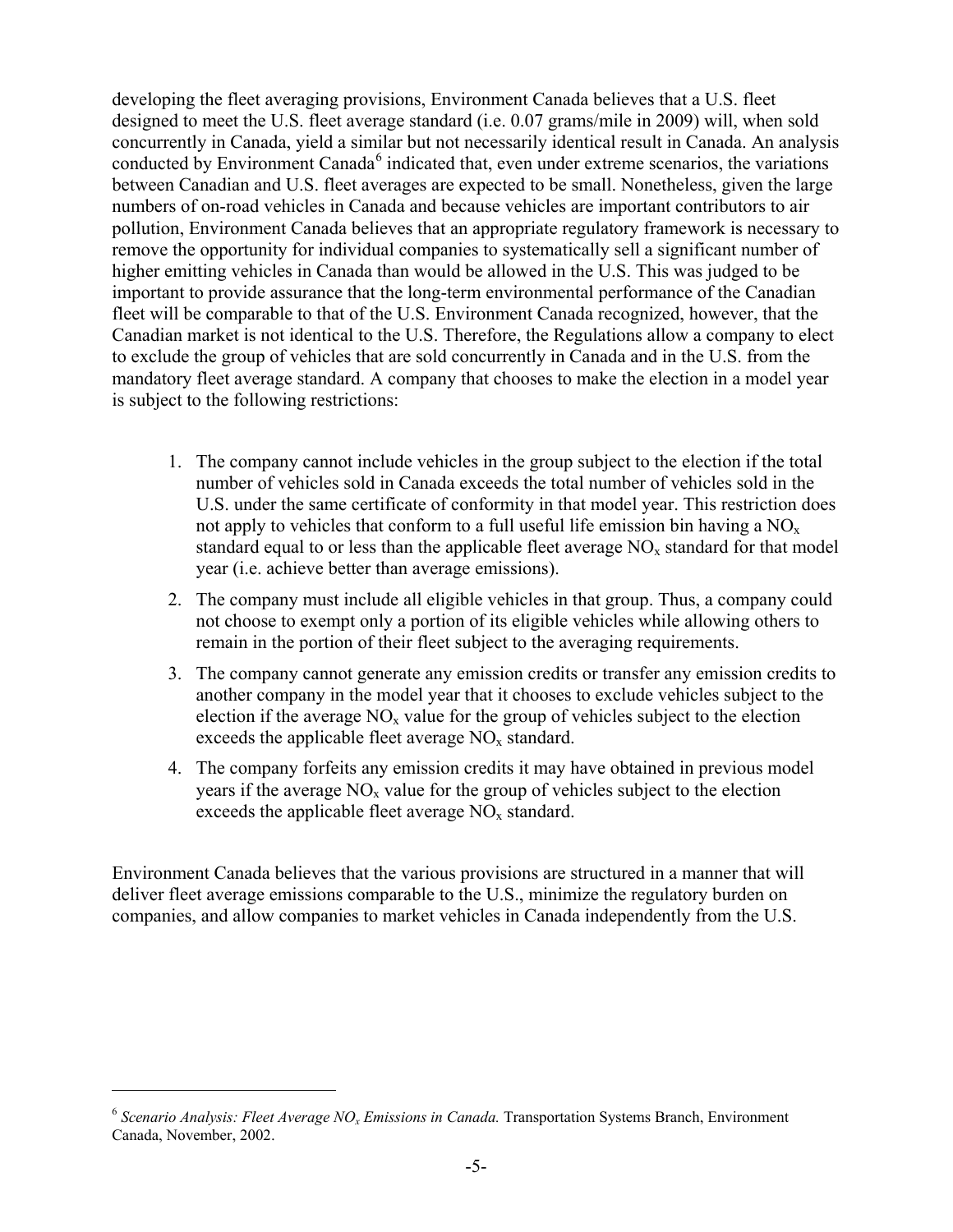#### <span id="page-9-1"></span><span id="page-9-0"></span>3.5 Emission Credits/Deficits

 $NO<sub>x</sub>$  emission credits/deficits are calculated in accordance with the following equation:

$$
(A-B)x C \tag{2}
$$

Where:

*A* is the fleet average  $NO_x$  standard;

*B* is the average  $NO<sub>x</sub>$  value in respect of the fleet; and

*C* is the total number of vehicles in the fleet.

 $NO<sub>x</sub>$  emission credits/deficits are expressed in units of vehicle-grams per mile and must be rounded to the nearest whole number.  $NO_x$  emission credits are obtained when the average  $NO_x$ value in respect of a fleet of a specific model year is lower than the fleet average  $NO<sub>x</sub>$  standard for that model year.  $NO<sub>x</sub>$  emission deficits are incurred in a specific model year when the average  $NO<sub>x</sub>$  value in respect of a fleet of a specific model year is higher than the fleet average  $NO<sub>x</sub>$  standard for that model year.

NOx emission credits for a specific model year are credited on the last day of that model year and may be used to offset any outstanding  $NO<sub>x</sub>$  emission deficit, be carried forward to offset a future deficit or be transferred to another company. A deficit must be offset no later than the third model year following the year in which it is incurred. If any part of a  $NO<sub>x</sub>$  emission deficit for a specific model year is outstanding following the second model year after the model year in which the deficit was incurred, the number of  $NO<sub>x</sub>$  emission credits required to offset that outstanding deficit in the next model year is 120% of the deficit.

## <span id="page-9-2"></span>3.6 End of Model Year Reports

The Regulations require that all companies submit a report to the Minister of the Environment no later than May 1 after the end of the model year. The end of model year report must contain detailed information concerning the company's fleets and/or groups of vehicles, including information related to:

- statements of allowable elections made by the company in complying with the fleet average  $NO<sub>x</sub>$  requirements of the Regulations;
- average  $NO<sub>x</sub>$  value(s) achieved;
- values used in calculating a fleet average  $NO<sub>x</sub>$  value;
- calculation of  $NO_x$  emission credits and/or deficits;
- balance of credits or deficits;
- credit transfers to or from the company.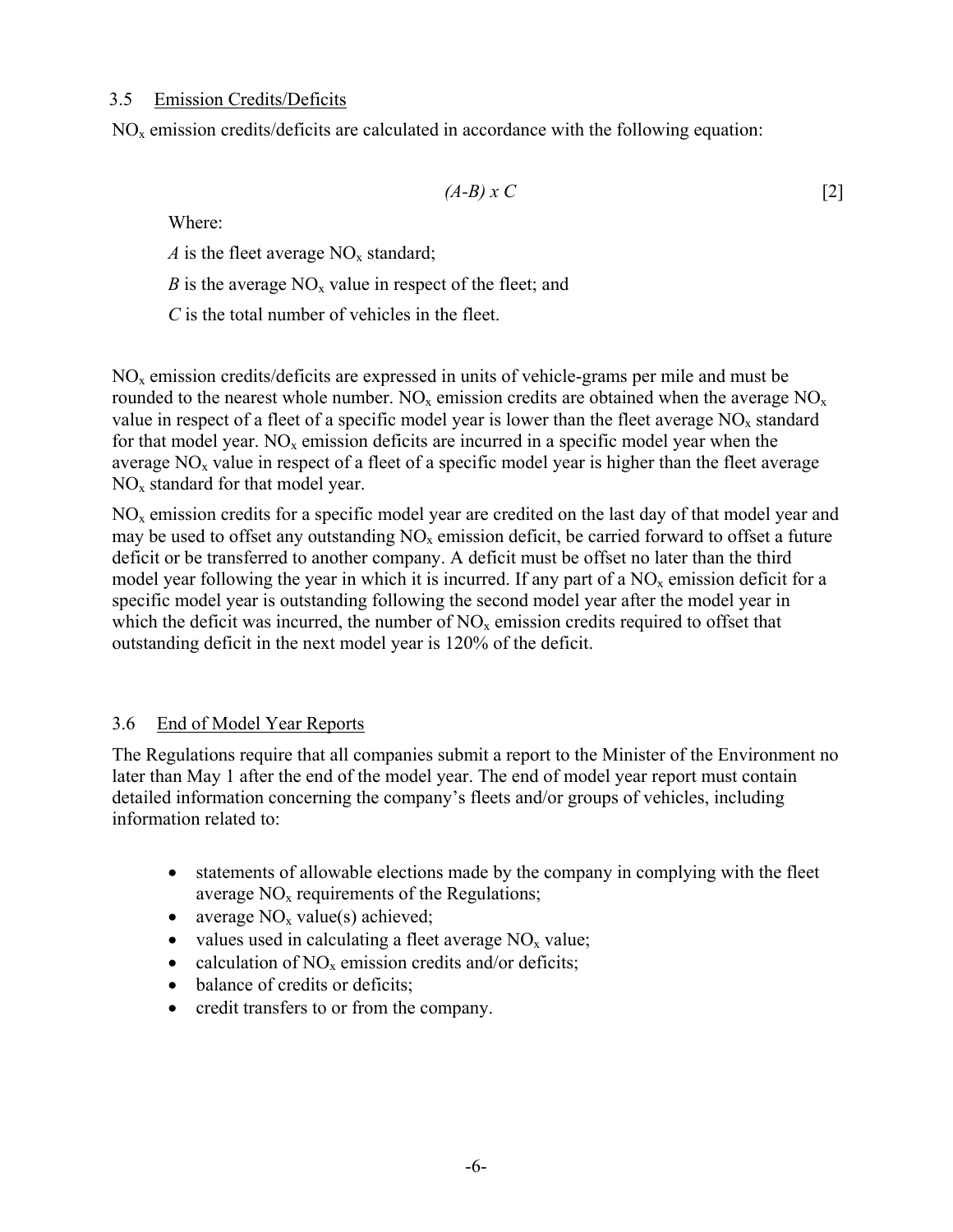## <span id="page-10-1"></span><span id="page-10-0"></span>**4 Summary of Company Fleet Average NOx Emission Performance for the 2006 Model Year**

#### <span id="page-10-2"></span>4.1 Scope of Company Reports

 $\overline{a}$ 

Table 3 presents a summary of the companies that submitted a fleet average  $NO<sub>x</sub>$  report for the 2006 model year in accordance with the requirements of the Regulations, including the vehicle divisions and the number of test groups<sup>[7](#page-10-4)</sup> covered by the company reports.

<span id="page-10-3"></span>

| Company                                | <b>Divisions</b>                                                  | Number of          |
|----------------------------------------|-------------------------------------------------------------------|--------------------|
|                                        |                                                                   | <b>Test Groups</b> |
| BMW Canada Inc.                        | BMW, Mini, Rolls-Royce                                            | 13                 |
| DaimlerChrysler Canada Inc.            | Chrysler, Dodge, Jeep                                             | 31                 |
| Ferrari North America, Inc.            | Ferrari                                                           | $\overline{2}$     |
| Ford Motor Company of Canada, Limited  | Ford, Lincoln, Mercury                                            | 39                 |
| General Motors of Canada Limited       | Buick, Cadillac, Chevrolet, GMC,<br>Hummer, Pontiac, Saab, Saturn | 44                 |
| Honda Canada Inc.                      | Acura, Honda                                                      | 15                 |
| Hyundai Auto Canada                    | Hyundai                                                           | 14                 |
| Jaguar Canada                          | Jaguar                                                            | 6                  |
| Kia Canada Inc.                        | Kia                                                               | 13                 |
| Land Rover Canada                      | Land Rover                                                        | 2                  |
| Lotus Cars USA, Inc.                   | Lotus                                                             | 1                  |
| Maserati North America, Inc.           | Maserati                                                          | 1                  |
| Mazda Canada Inc.                      | Mazda                                                             | 16                 |
| Mercedes-Benz Canada Inc.              | Mercedes, Smart                                                   | 10                 |
| Mitsubishi Motor Sales of Canada, Inc. | Mitsubishi                                                        | 11                 |
| Nissan Canada Inc.                     | Infiniti, Nissan                                                  | 17                 |
| Porsche Cars Canada, Ltd.              | Porsche                                                           | 7                  |
| Subaru Canada, Inc.                    | Subaru                                                            | 7                  |
| Suzuki Canada Inc.                     | Suzuki                                                            | 4                  |
| Toyota Canada Inc.                     | Lexus, Toyota                                                     | 23                 |
| Volkswagen Canada Inc.                 | Audi, Bentley, Lamborghini, Volkswagen                            | 28                 |
| Volvo Cars of Canada Corporation       | Volvo                                                             | 4                  |
| <b>Total</b>                           |                                                                   | 308                |

#### **Table 3: Scope of Company Reports**

A total of 22 companies<sup>[8](#page-10-5)</sup> submitted reports covering 2006 model year vehicles in 308 test groups.

<span id="page-10-4"></span> $<sup>7</sup>$  A test group is the basic classification unit for the purpose of demonstrating compliance with exhaust emission</sup> standards and comprises light-duty vehicles, light-duty trucks or medium-duty passenger vehicles having similar exhaust emission performances and that share all of the features described in section 1827, subchapter C, part 86 of the CFR.

<span id="page-10-5"></span><sup>&</sup>lt;sup>8</sup> Lotus Cars USA, Inc.. submitted a report for the 2006 model year, increasing the total number of companies that submitted reports from 21 to 22.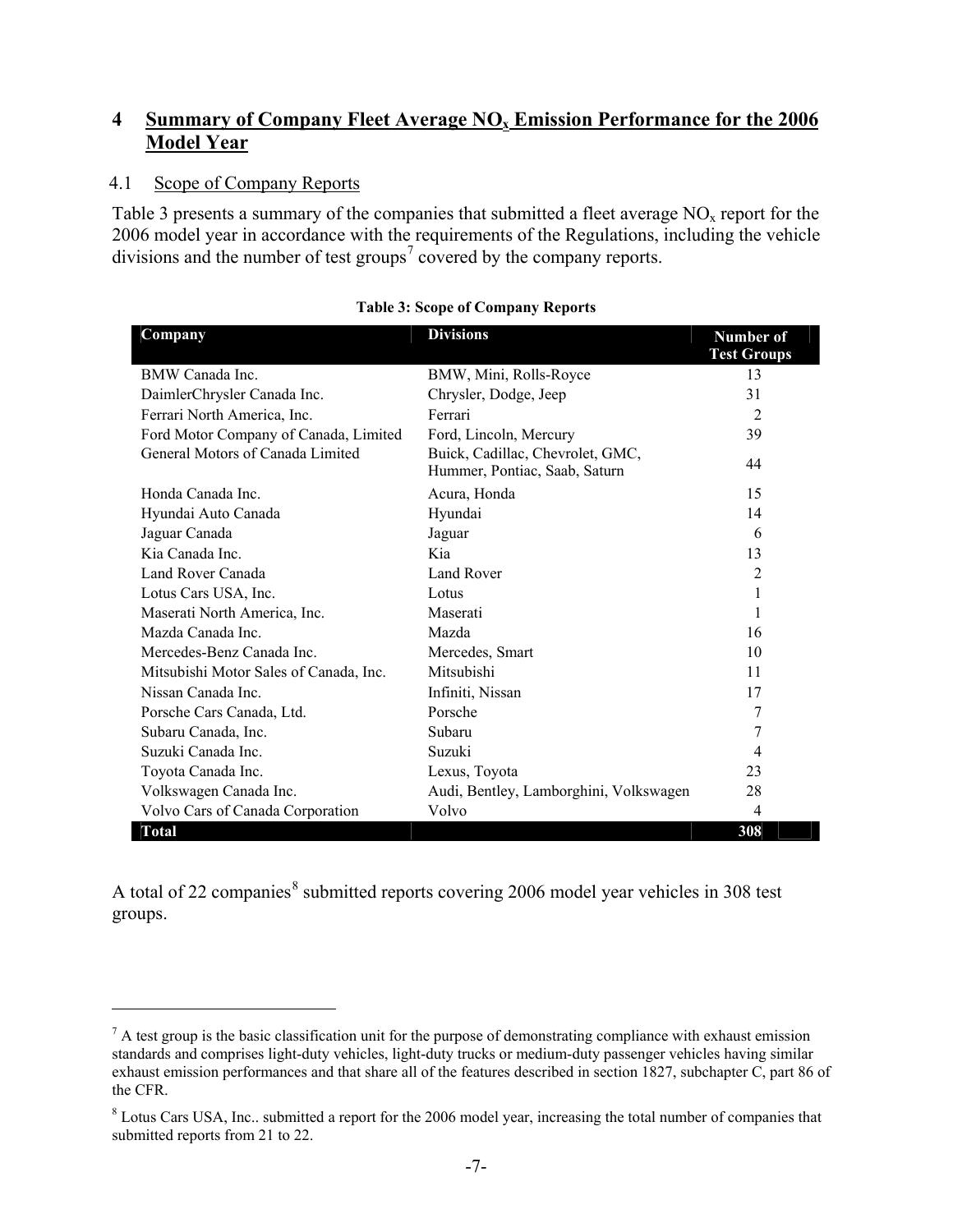#### <span id="page-11-1"></span><span id="page-11-0"></span>4.2 Company Fleet Average  $NO_x$  Values

<span id="page-11-2"></span>Tables 4 and 5 summarize the total number of vehicles and average  $NO<sub>x</sub>$  values for each company's fleets of LDV/LLDT and HLDT/MDPV, respectively.

| Company                                | <b>Total Number</b> | Average      |
|----------------------------------------|---------------------|--------------|
|                                        | of Vehicles         | $NOx$ Value  |
|                                        |                     | (grams/mile) |
| BMW Canada Inc.                        | 25 3 8 6            | 0.13152      |
| DaimlerChrysler Canada Inc.            | 138 393             | 0.113105     |
| Ferrari North America, Inc.            | 119                 | 0.0816       |
| Ford Motor Company of Canada, Limited  | 121 717             | 0.0907298    |
| General Motors of Canada Limited       | 319 032             | 0.0866673    |
| Honda Canada Inc.                      | 151 722             | 0.0692996    |
| Hyundai Auto Canada                    | 62 390              | 0.11126      |
| Jaguar Canada                          | 774                 | 0.0786       |
| Kia Canada Inc.                        | 30 231              | 0.093899     |
| Lotus Cars USA, Inc.                   | 181                 | 0.0700       |
| Maserati North America, Inc.           | 94                  | 0.30         |
| Mazda Canada Inc.                      | 61 102              | 0.084330     |
| Mercedes-Benz Canada Inc.              | 16 2 31             | 0.29763      |
| Mitsubishi Motor Sales of Canada, Inc. | 13 203              | 0.18767      |
| Nissan Canada Inc.                     | 64 811              | 0.077356     |
| Porsche Cars Canada, Ltd.              | 1 3 2 6             | 0.2287       |
| Subaru Canada, Inc.                    | 16 571              | 0.083314     |
| Suzuki Canada Inc.                     | 10476               | 0.10133      |
| Toyota Canada Inc.                     | 146 801             | 0.0794576    |
| Volkswagen Canada Inc.                 | 52 3 14             | 0.31752      |
| Volvo Cars of Canada Corporation       | 11766               | 0.070000     |

#### Table 4: Summary of Company Average NO<sub>x</sub> Values for the LDV/LLDT Fleet Fleet Average NO<sub>x</sub> Standard = 0.13 grams/mile **Maximum NO<sub>x</sub> = 0.6 grams/mile (Bin 10)**

*Note: Fleet average NO<sub>x</sub> values are rounded to the same number of significant figures that are contained in the total number of vehicles in the fleet used in equation [1].*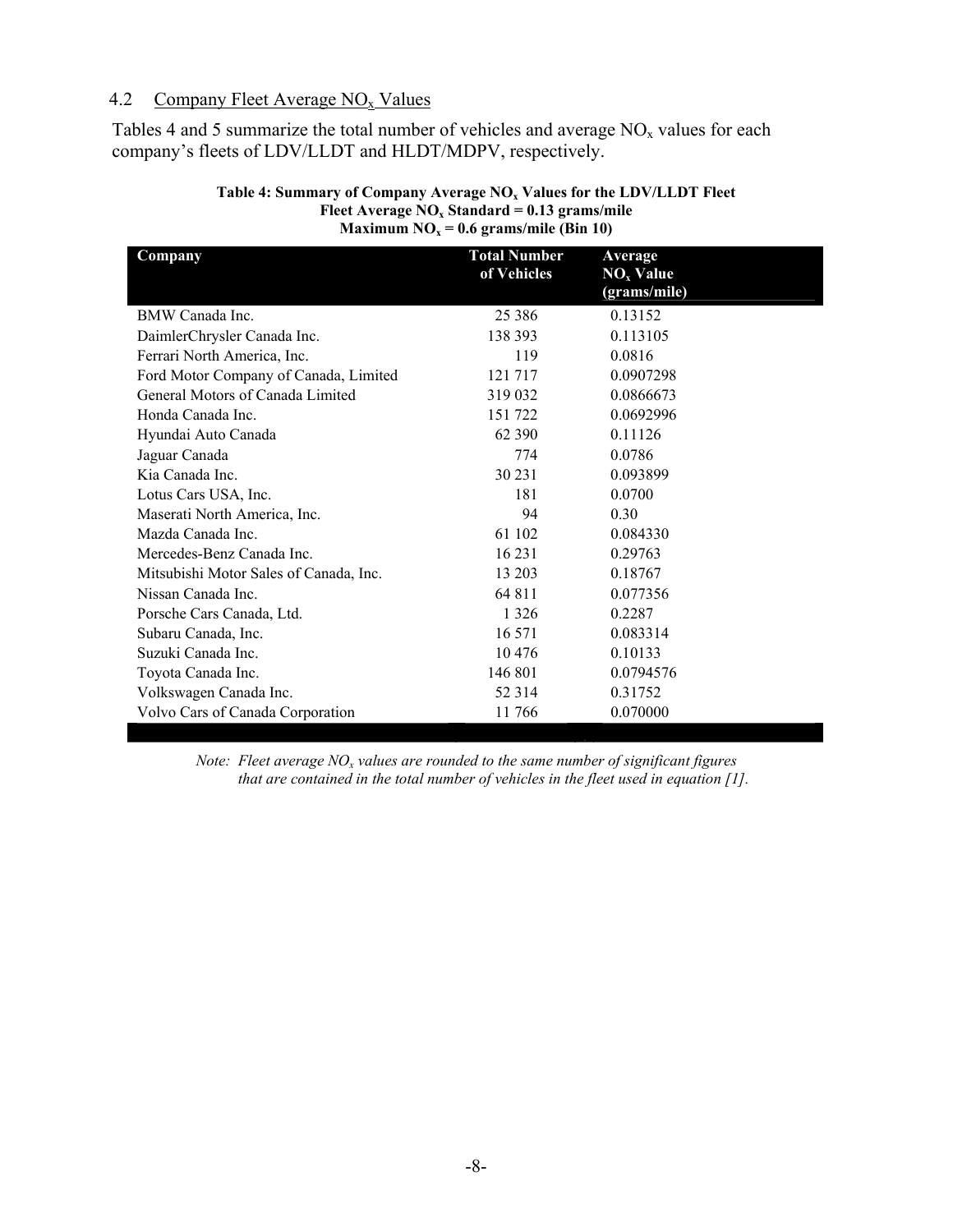<span id="page-12-0"></span>

| Table 5: Summary of Company Average $NOx$ Values for the HLDT/MDPV Fleet |  |
|--------------------------------------------------------------------------|--|
| Fleet Average $NO_x$ Standard = 0.33 grams/mile                          |  |
| Maximum $NO_x = 0.9$ grams/mile (Bin 11)                                 |  |

<span id="page-12-1"></span>

|         | Average<br>$NOx$ Value<br>(grams/mile) |
|---------|----------------------------------------|
| 2461    | 0.3806                                 |
| 33 255  | 0.33577                                |
| 64 481  | 0.22970                                |
| 55 878  | 0.27135                                |
| 6 300   | 0.07000                                |
| 3 2 2 1 | 0.2000                                 |
| 4497    | 0.2000                                 |
| 3 1 5 6 | 0.2065                                 |
| 1 0 0 2 | 0.2403                                 |
| 4 6 9 0 | 0.2000                                 |
| 380     | 0.293                                  |
|         | <b>Total Number</b><br>of Vehicles     |

*Note: Fleet average NO<sub>x</sub> values are rounded to the same number of significant figures that are contained in the total number of vehicles in the fleet used in equation [1].* 

The company average  $NO_x$  values ranged from 0.0692996 grams/mile to 0.31752 grams/mile for the fleet of LDV/LLDT and 0.07000 grams/mile to 0.3806 grams/mile for the fleet of HLDT/MDPV. The calculated average  $NO<sub>x</sub>$  values for 6 of the 21 companies' LDV/LLDT fleets are above the average  $NO_x$  standard of 0.13 grams/mile. The calculated average  $NO_x$ values for 2 of the 11 companies' HLDT/MDPV fleets are above the average  $NO<sub>x</sub>$  standard of 0.33 grams/mile. Average  $NO<sub>x</sub>$  values above the applicable average  $NO<sub>x</sub>$  standard for a given fleet are generally attributed to one or more of the following reasons:

- 1. Fleet contains a very limited number of vehicles. The EPA exempts "small-volume" manufacturers from the requirements of the fleet average  $NO<sub>x</sub>$  program during the phase-in period. For example, a small-volume manufacturer's fleet of light-duty vehicles and light light-duty trucks is subject to a fleet average  $NO<sub>x</sub>$  standard of 0.3 grams/mile for 2004–2006, and then subject to a fleet average  $NO<sub>x</sub>$  standard of 0.07 grams/mile in 2007. In Canada, there is no such provision. However, a company can elect to exclude EPA-certified vehicles that are sold concurrently in both countries from the mandatory fleet average standard in Canada.
- 2. Fleet includes a substantial number of diesel-fuelled vehicles. It is recognized that achieving low  $NO<sub>x</sub>$  levels, particularly pending the availability of low-sulphur diesel in 2006 that will enable the use of sophisticated emission control technologies, represents a greater technical challenge for diesel-fuelled vehicles. Diesel engines, however, typically produce lower emissions of non-methane organic gases (NMOG), carbon monoxide (CO) and carbon dioxide (CO<sub>2</sub>) relative to comparable gasolinefuelled vehicles.
- 3. Average  $NO<sub>x</sub>$  value of only one of the fleets (LDV/LLDT or HLDT/MDPV) is above the average  $NO<sub>x</sub>$  standard. A company can average values from the LDV/LLDT and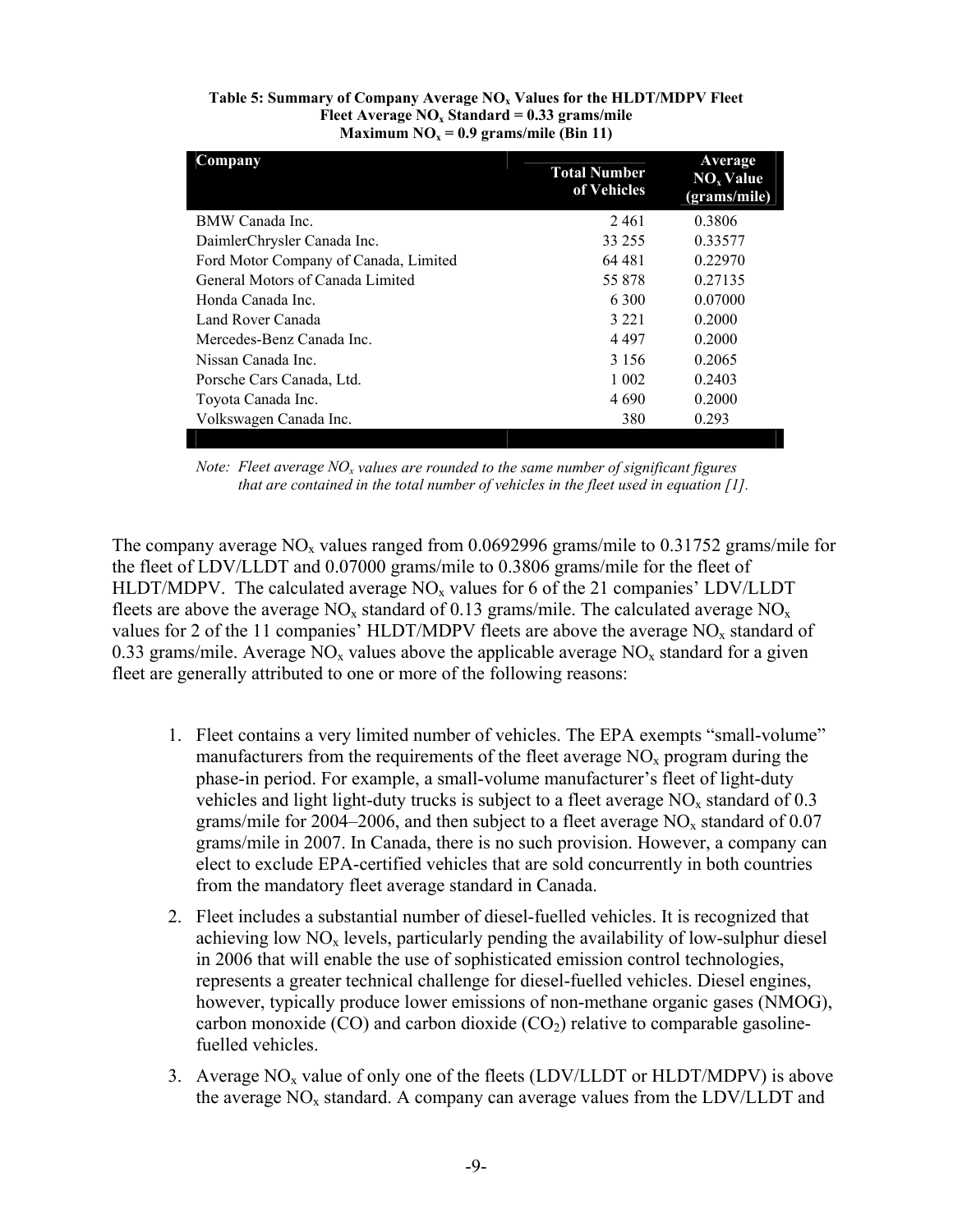$HLDT/MDPV$  fleets to satisfy the requirements of the average  $NO<sub>x</sub>$  emission program in Canada.

4. A company obtained  $NO<sub>x</sub>$  emission credits by achieving better than average  $NO<sub>x</sub>$ values in previous model years. A company can carry forward  $NO<sub>x</sub>$  emission credits to offset a deficit in a subsequent model year.

Ferrari North America, Inc., Lotus Cars USA, Inc., Maserati North America, Inc., Mitsubishi Motor Sales of Canada, Inc., and Volkswagen Canada Inc. elected to exclude their group of vehicles sold concurrently in Canada and the U.S. from compliance with the fleet average  $NO<sub>x</sub>$ standard. For Ferrari North America, Inc., Lotus Cars USA, Inc., and Maserati North America, Inc. the election effectively applies to their entire fleets of 2006 model year vehicles. As all of their groups of vehicles satisfy the applicable restrictions and none of the companies reported credits, fleet average  $NO<sub>x</sub>$  values for these companies were reported here for information purposes only, and generate no emission credits/deficits in Section 4.3 of this document.

Mitsubishi Motor Sales of Canada, Inc. and Volkswagen Canada Inc. reported vehicles that do not satisfy all conditions for the election, resulting in a number of vehicles that can not be excluded from compliance with the mandatory fleet average  $NO<sub>x</sub>$  standard. While the same restrictions regarding  $NO<sub>x</sub>$  emission credits apply to both companies and though fleet average  $NO<sub>x</sub>$  values are reported in this section for information purposes only, Mitsubishi Motor Sales of Canada, Inc. also reported a fleet average  $NO<sub>x</sub>$  value for the group of vehicles not subject to the election above the applicable fleet average  $NO<sub>x</sub>$  standard. Consequently, Mitsubishi Motor Sales of Canada, Inc incurred a  $NO<sub>x</sub>$  emission deficit for the 2006 model year. The deficit was calculated on the basis of the group of vehicles not subject to the election, as reported in Section 4.3 of this document. Volkswagen Canada Inc.'s fleet average  $NO<sub>x</sub>$  value for the group of vehicles not subject to the election was below the applicable fleet average  $NO<sub>x</sub>$  standard and therefore did not incur a deficit.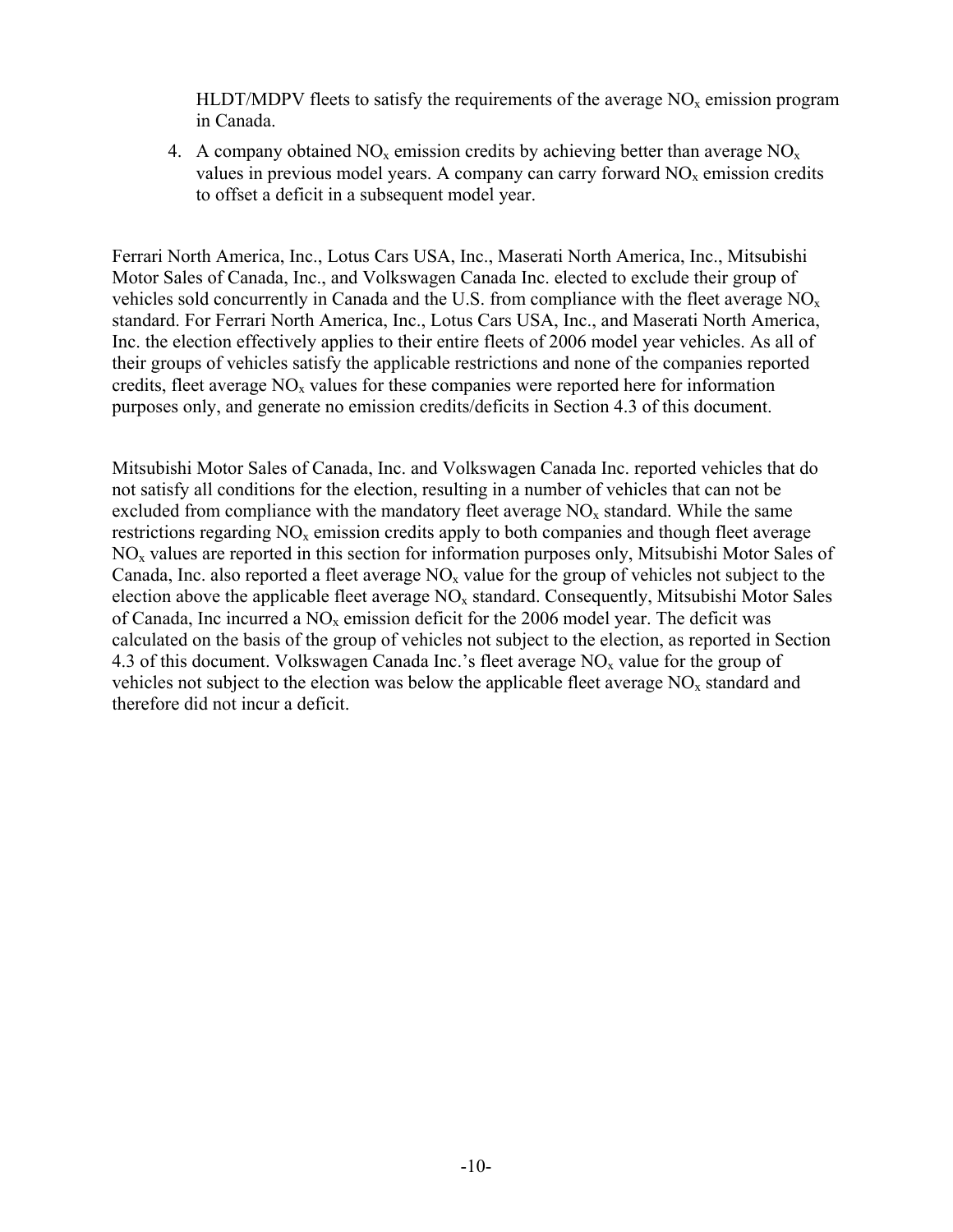#### <span id="page-14-1"></span><span id="page-14-0"></span>4.3 Emission Credits/Deficits for the 2006 Model Year

<span id="page-14-2"></span>Table 6 summarizes the emission credits/deficits obtained by each company for the 2006 model year. Companies that elected to exclude their group of vehicles from compliance with the fleet average  $NO<sub>x</sub>$  standard, including the calculation of credits, or that did not report vehicles for a particular fleet are assigned "0" credits/deficits.

| Company                                | <b>LDV/LLDT</b> | <b>HLDT/MDPV</b> | <b>Total</b>                     |
|----------------------------------------|-----------------|------------------|----------------------------------|
|                                        |                 |                  | <b>MY 2006</b><br><b>Credits</b> |
| BMW Canada Inc.                        | $-39$           | $-125$           | $-164$                           |
| DaimlerChrysler Canada Inc.            | 2 3 3 8         | $-192$           | 2 1 4 6                          |
| Ferrari North America, Inc.            | 0 <sup>1</sup>  | $0^2$            | $\theta$                         |
| Ford Motor Company of Canada, Limited  | 4780            | 6467             | 11 247                           |
| General Motors of Canada Limited       | 13825           | 3 2 7 7          | 17 102                           |
| Honda Canada Inc.                      | 9 2 1 0         | 1638             | 10848                            |
| Hyundai Auto Canada                    | 1 1 6 9         | $0^2$            | 1 1 6 9                          |
| Jaguar Canada                          | 40              | 0 <sup>2</sup>   | 40                               |
| Kia Canada Inc.                        | 1 0 9 1         | $0^2$            | 1 0 9 1                          |
| Land Rover Canada                      | 0 <sup>2</sup>  | 419              | 419                              |
| Lotus Cars USA, Inc.                   | 0 <sup>1</sup>  | $0^2$            | $\theta$                         |
| Maserati North America, Inc.           | 0 <sup>1</sup>  | $0^2$            | $\theta$                         |
| Mazda Canada Inc.                      | 2 7 9 1         | 0 <sup>2</sup>   | 2 7 9 1                          |
| Mercedes-Benz Canada Inc.              | $-2721$         | 585              | $-2136$                          |
| Mitsubishi Motor Sales of Canada, Inc. | $-379^{3}$      | $0^2$            | $-379$                           |
| Nissan Canada Inc.                     | 3412            | 390              | 3 8 0 2                          |
| Porsche Cars Canada, Ltd.              | $-131$          | 90               | -41                              |
| Subaru Canada, Inc.                    | 774             | 0 <sup>2</sup>   | 774                              |
| Suzuki Canada Inc.                     | 300             | $0^2$            | 300                              |
| Toyota Canada Inc.                     | 7420            | 610              | 8 0 3 0                          |
| Volkswagen Canada Inc.                 | 0 <sup>1</sup>  | 0 <sup>1</sup>   | $\Omega$                         |
| Volvo Cars of Canada Corporation       | 706             | 0 <sup>2</sup>   | 706                              |
| Total                                  | 44 586          | 13 159           | 57 745                           |

#### **Table 6: Emission Credits/Deficits for the 2006 Model Year (vehicle-grams/mile)**

 *Notes:* 

*A negative sign (*-*) indicates a deficit.* 

*NOx emission credits/deficits are rounded to the nearest whole number.* 

<sup>1</sup> The company elected to exclude its group of vehicles from compliance with the fleet average *NOx standard and/or did not report credits.* 

*2 The company's fleet did not have any vehicles for the applicable class.* 

 $^3$ The company reported a fleet average NO<sub>x</sub> value for the group of vehicles not subject to the *election above the applicable fleet average NOx standard. Accordingly, the company incurred a deficit based on the group of 2 228 vehicles not subject to the election and having a fleet average NOx value of 0.3000 grams/mile.*

A total of 57 745 credits were obtained for the 2006 model year. Four companies incurred an overall deficit with respect to their combined 2006 model year fleets.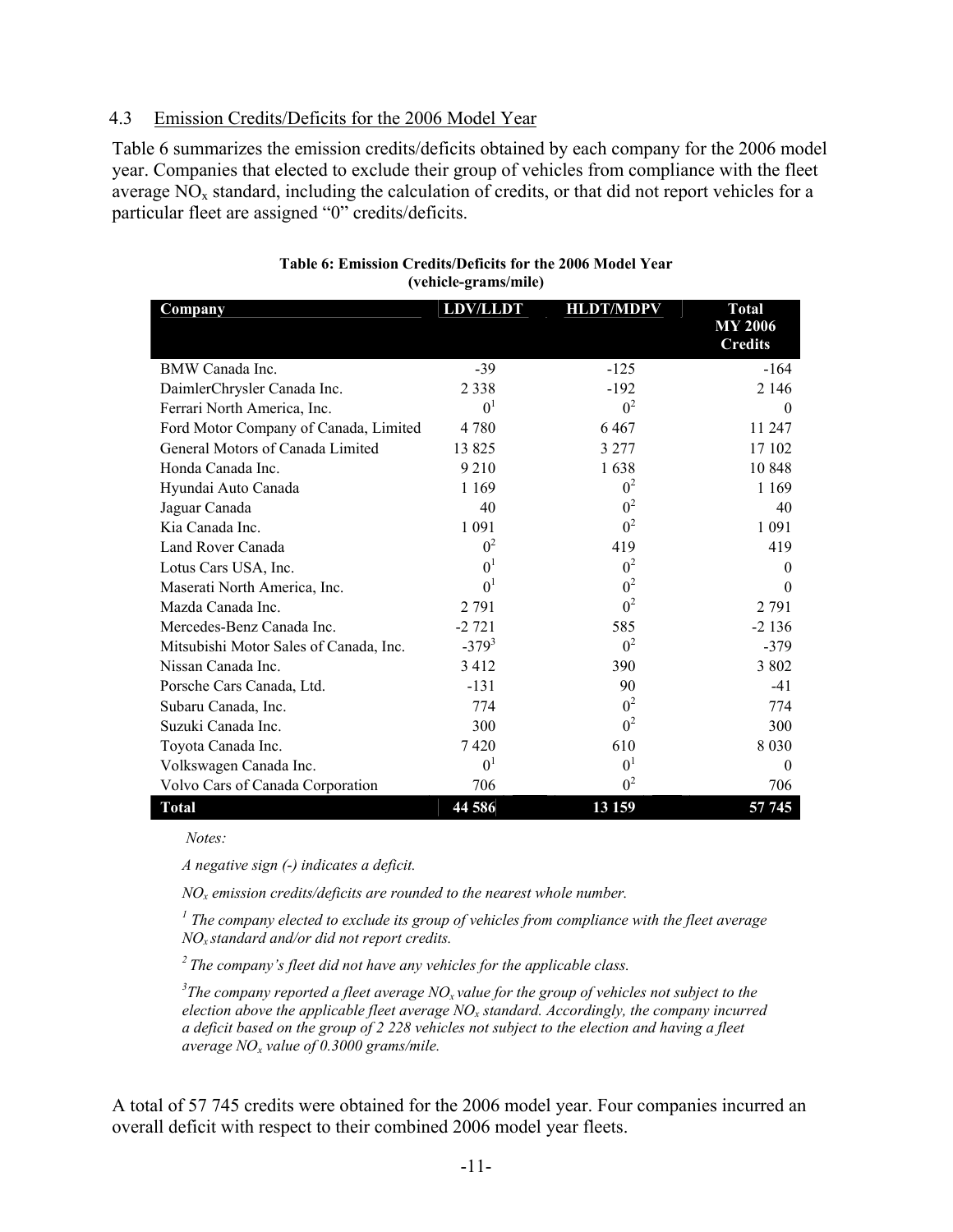### <span id="page-15-1"></span><span id="page-15-0"></span>4.4 End of Model Year Balance of Emission Credits/Deficits

Table 7 shows all activities relating to credits/deficits for the 2006 model year.

<span id="page-15-2"></span>

| Company                                | <b>Initial</b><br><b>Balance</b> | <b>Total</b><br>2006 MY<br><b>Credits</b> | <b>New</b><br><b>Balance</b> | <b>Credits</b><br><b>Transferred</b> | End of<br><b>Model</b><br>Year<br><b>Balance</b> |
|----------------------------------------|----------------------------------|-------------------------------------------|------------------------------|--------------------------------------|--------------------------------------------------|
| BMW Canada Inc.                        | 965                              | $-164$                                    | 801                          | $\theta$                             | 801                                              |
| DaimlerChrysler Canada Inc.            | 39 078                           | 2 1 4 6                                   | 41 224                       | $-2200$                              | 39 024                                           |
| Ferrari North America, Inc.            | $\theta$                         | $\theta$                                  | $\theta$                     | $\theta$                             | $\theta$                                         |
| Ford Motor Company of Canada, Limited  | 24 602                           | 11 247                                    | 35 849                       | $\boldsymbol{0}$                     | 35 849                                           |
| General Motors of Canada Limited       | 53 620                           | 17 102                                    | 70 722                       | $\theta$                             | 70 722                                           |
| Honda Canada Inc.                      | 7901                             | 10 848                                    | 18749                        | $\theta$                             | 18749                                            |
| Hyundai Auto Canada                    | 1 5 3 4                          | 1 1 6 9                                   | 2 7 0 3                      | $\mathbf{0}$                         | 2 7 0 3                                          |
| Jaguar Canada                          | 86                               | 40                                        | 126                          | $\mathbf{0}$                         | 126                                              |
| Kia Canada Inc.                        | 3 4 3 5                          | 1 0 9 1                                   | 4 5 2 6                      | $\mathbf{0}$                         | 4 5 2 6                                          |
| Land Rover Canada                      | 160                              | 419                                       | 579                          | $\theta$                             | 579                                              |
| Lotus Cars USA, Inc.                   | $\theta$                         | $\theta$                                  | 0                            | $\mathbf{0}$                         | $\Omega$                                         |
| Maserati North America, Inc.           | $\theta$                         | $\theta$                                  | $\Omega$                     | $\boldsymbol{0}$                     | $\Omega$                                         |
| Mazda Canada Inc.                      | 12 087                           | 2 7 9 1                                   | 14 878                       | $\theta$                             | 14 878                                           |
| Mercedes-Benz Canada Inc.              | 49                               | $-2136$                                   | $-2087$                      | 2 2 0 0                              | 113                                              |
| Mitsubishi Motor Sales of Canada, Inc. | $\theta$                         | $-379$                                    | $-379$                       | $\theta$                             | $-379$                                           |
| Nissan Canada Inc.                     | 14 5 30                          | 3 802                                     | 18 3 3 2                     | $\theta$                             | 18 3 32                                          |
| Porsche Cars Canada, Ltd.              | 411                              | $-41$                                     | 370                          | $\theta$                             | 370                                              |
| Subaru Canada, Inc.                    | 1832                             | 774                                       | 2606                         | $\mathbf{0}$                         | 2606                                             |
| Suzuki Canada Inc.                     | 890                              | 300                                       | 1 1 9 0                      | $\theta$                             | 1 1 9 0                                          |
| Toyota Canada Inc.                     | 14 8 25                          | 8 0 3 0                                   | 22 855                       | $\mathbf{0}$                         | 22 8 5 5                                         |
| Volkswagen Canada Inc.                 | $\theta$                         | $\theta$                                  | $\theta$                     | $\boldsymbol{0}$                     | $\theta$                                         |
| Volvo Cars of Canada Corporation       | 2832                             | 706                                       | 3 5 3 8                      | $\boldsymbol{0}$                     | 3 5 3 8                                          |
| <b>Total</b>                           | 178 837                          | 57 745                                    | 236 582                      | $\bf{0}$                             | 236 582                                          |

#### **Table 7: End of Model Year Balance of Emission Credits/Deficits (vehicle-grams/mile)**

*Notes: A negative sign (*-*) indicates a deficit.* 

As shown in the table, in 2006, a limited number of companies used credits earned in previous model years or exchanged credits with another company to offset a deficit in the current model year. One company reported a negative balance at the end of the 2006 model year and is required to offset the deficit no later than the date on which the company submits its 2009 end of model year report.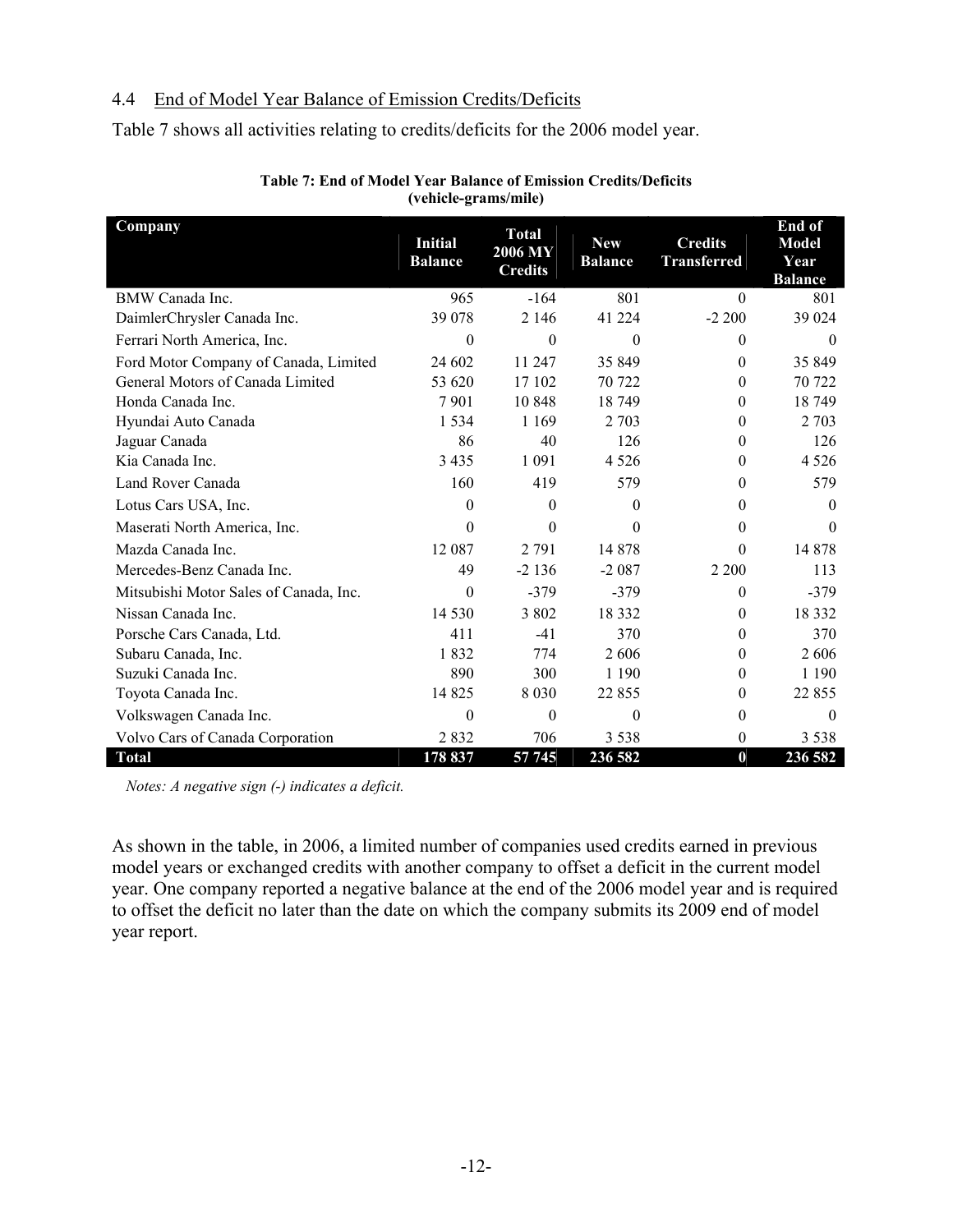## <span id="page-16-1"></span><span id="page-16-0"></span>**5 NOx Emission Performance of the Canadian Fleet for the 2006 Model Year**

## <span id="page-16-2"></span>5.1 Distribution of LDV, LLDT and HLDT/MDPV

<span id="page-16-4"></span>Table 8 summarizes the LDV, LLDT and HLDT/MDPV distribution of the Canadian fleet for the 2006 model year.

| Vehicle<br><b>Class</b> | <b>Total Number</b><br>of Vehicles | Percentage<br>of Total Fleet |
|-------------------------|------------------------------------|------------------------------|
| LDV                     | 821780                             | 57                           |
| LLDT                    | 422 860                            | 30                           |
| <b>HLDT/MDPV</b>        | 179 321                            | 13                           |
| <b>Total</b>            | 1 423 961                          | 100                          |

#### **Table 8: Distribution of Canadian Fleet**

A total of 1 244 640 LDV/LLDT and 179 321 HLDT/MDPV were reported for the 2006 model year, for a combined total of 1 423 961 vehicles. The overall Canadian fleet for the 2006 model year was comprised of 57% LDV, 30% LLDT and 13% HLDT/MDPV. This distribution is comparable to the 2004 and 2005 model years.

## <span id="page-16-3"></span>5.2 Distribution of Bins and Fleet Average  $NO<sub>x</sub>$  Values

Table 9 summarizes the distribution of vehicles by  $NO<sub>x</sub>$  standard (bin) and calculated average  $NO<sub>x</sub>$  values for each of the LDV/LLDT and HLDT/MDPV fleets for the 2006 model year.

<span id="page-16-5"></span>

| <b>Bin</b>                                   | NO <sub>x</sub> | <b>LDV/LLDT</b>        |                        | <b>HLDT/MDPV</b>       |                        |
|----------------------------------------------|-----------------|------------------------|------------------------|------------------------|------------------------|
| <b>Number</b>                                | <b>Standard</b> | <b>Total Number of</b> | Percentage of          | <b>Total Number of</b> | Percentage of          |
|                                              | (grams/mile)    | <b>Vehicles in Bin</b> | <b>Vehicles in Bin</b> | <b>Vehicles in Bin</b> | <b>Vehicles in Bin</b> |
| 11                                           | 0.9             |                        |                        | 1 4 9 4                | 0.83                   |
| 10                                           | 0.6             | 33 4 20                | 2.69                   | 28 109                 | 15.68                  |
| 9                                            | 0.3             | 74 959                 | 6.02                   | 280                    | 0.16                   |
| 8                                            | 0.20            | 56 017                 | 4.50                   | 133 382                | 74.38                  |
| 7                                            | 0.15            | 3 3 8 5                | 0.27                   | 0                      | 0.00                   |
| 6                                            | 0.10            | 14 9 25                | 1.20                   | 0                      | 0.00                   |
| 5                                            | 0.07            | 998 572                | 80.23                  | 13 004                 | 7.25                   |
| 4                                            | 0.04            | 55 950                 | 4.50                   | 3 0 5 2                | 1.70                   |
| 3                                            | 0.03            | 5 1 9 0                | 0.42                   | 0                      | 0.00                   |
| $\mathbf{2}$                                 | 0.02            | 2 2 2 2                | 0.18                   |                        | 0.00                   |
|                                              | 0.00            | 0                      | 0.00                   | 0                      | 0.00                   |
| <b>Total</b>                                 |                 | 1 244 640              |                        | 179 321                |                        |
| Canada $NOx$ Fleet Average<br>(grams/mile)   |                 | 0.1023669              |                        | 0.256539               |                        |
| Fleet Average $NOx$ Standard<br>(grams/mile) |                 | 0.13                   |                        | 0.33                   |                        |

#### Table 9: Distribution of Vehicles by NO<sub>x</sub> Standard (Bin)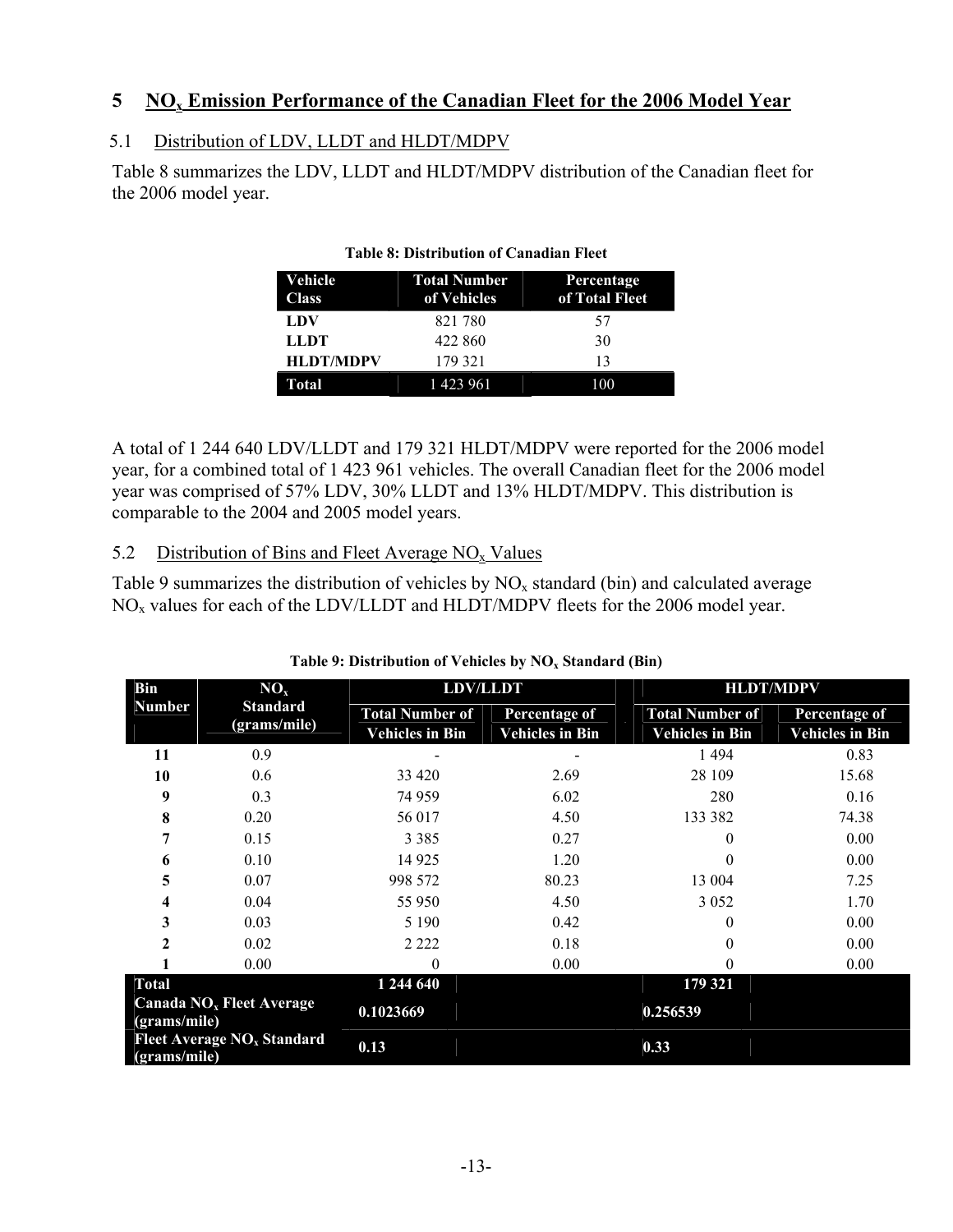<span id="page-17-0"></span>The average  $NO<sub>x</sub>$  value for the fleet of LDV/LLDT was 0.1023669 grams/mile, which is 21% better than the applicable fleet average  $NO_x$  standard of 0.13 grams/mile. In addition, approximately 87% of the LDV/LLDT fleet was certified to a bin having a  $NO<sub>x</sub>$  standard better than the applicable fleet average  $NO_x$  standard for the 2006 model year (i.e. bin 6 or better).

For the fleet of HLDT/MDPV, the average  $NO<sub>x</sub>$  value was 0.256539 grams/mile, which is 22% better than the applicable fleet average  $NO<sub>x</sub>$  standard of 0.33 grams/mile. In addition, approximately 83% of the HLDT/MDPV fleet was certified to a bin having a  $NO<sub>x</sub>$  standard better than the applicable fleet average  $NO<sub>x</sub>$  standard for the 2006 model year (i.e. bin 9 or better).

# <span id="page-17-1"></span>**6 Trends in NOx Emission Performance of the Canadian Fleet**

# <span id="page-17-2"></span>6.1 Distribution of Bins

<span id="page-17-3"></span>The changing distribution of LDV/LLDT and HLDT/MDPV by  $NO<sub>x</sub>$  standard (bin) across the 2004 to 2006 model years is depicted in figures 1 and 2, respectively.



#### Figure 1: Distribution of LDV/LLDT by NO<sub>x</sub> Standard (Bin)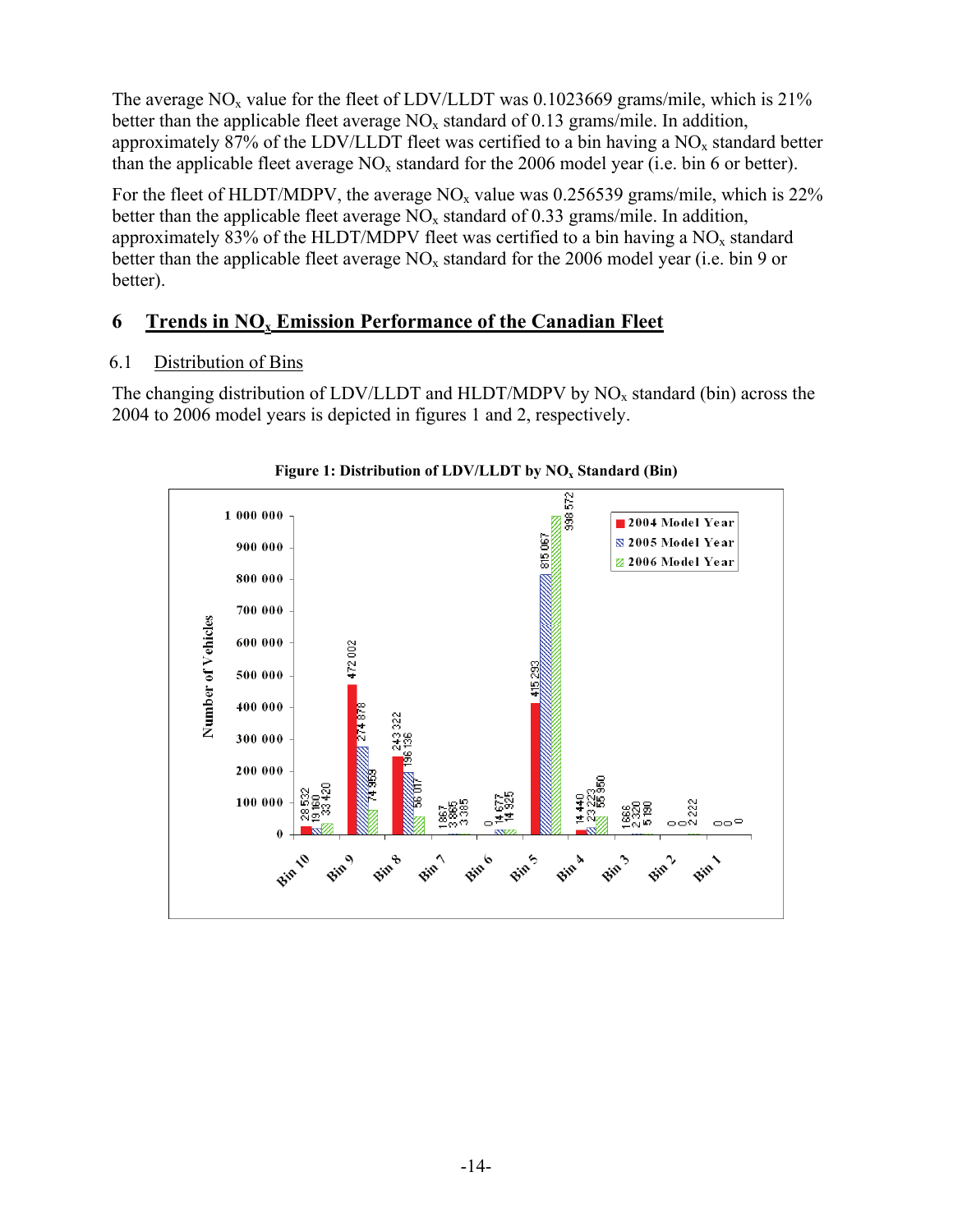<span id="page-18-1"></span><span id="page-18-0"></span>

Figure 2: Distribution of HLDT/MDPV by NO<sub>x</sub> Standard (Bin)

The percentage of LDV/LLDT certified to bin 5—which effectively represents the final phasedin fleet average  $NO<sub>x</sub>$  standard of 0.07 grams/mile—or better increased from 37% for the 2004 model year to 62% for the 2005 model year and then to over 85% for the 2006 model year. The distribution of the HLDT/MDPV certified to bin 5 or better increased slightly from less than 1% in the 2004-2005 model years to 9% in the 2006 model year. However it should be recognized that, whereas LDV/LLDT fleets are subject to the 0.07 grams/mile fleet average NOx standard beginning with the 2007 model year, the phase-in period leading to the final combined fleet average NOx standard of 0.07 grams/mile extends over the 2004 to 2008 model years for HLDT/MDPV fleets. Beginning with the 2009 model year, the combined LDV/LLDT and HLDT/MDPV fleets will be subject to the 0.07 grams/mile fleet average NOx standard.